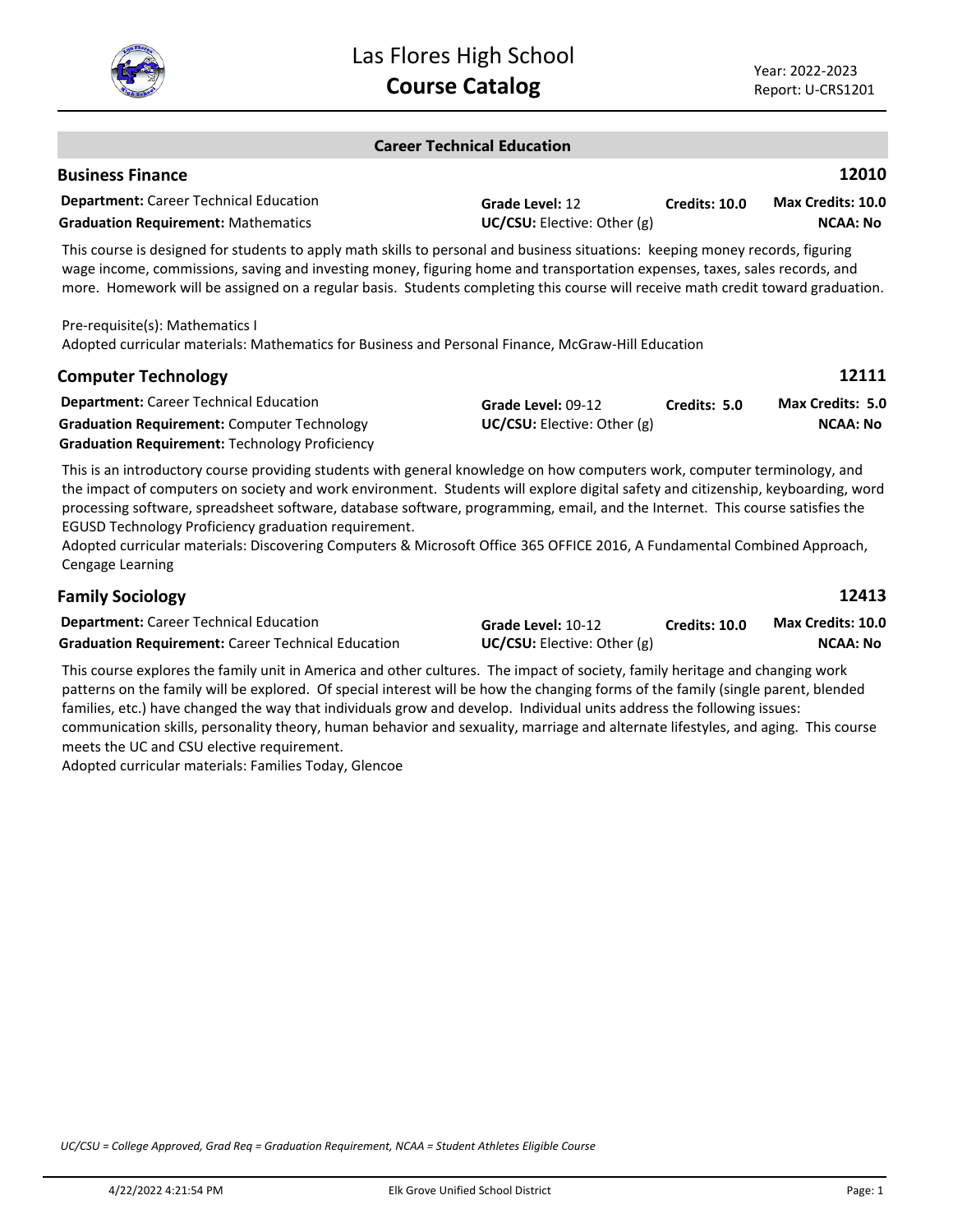|                                                                                                                                                                                                                                                                                                                                                                                                                                                                                                                                                                                                                                                                                                                                                                                                    | Las Flores High School<br><b>Course Catalog</b> |                    |                          | Year: 2022-2023<br>Report: U-CRS1201 |
|----------------------------------------------------------------------------------------------------------------------------------------------------------------------------------------------------------------------------------------------------------------------------------------------------------------------------------------------------------------------------------------------------------------------------------------------------------------------------------------------------------------------------------------------------------------------------------------------------------------------------------------------------------------------------------------------------------------------------------------------------------------------------------------------------|-------------------------------------------------|--------------------|--------------------------|--------------------------------------|
|                                                                                                                                                                                                                                                                                                                                                                                                                                                                                                                                                                                                                                                                                                                                                                                                    | <b>Electives</b>                                |                    |                          |                                      |
| <b>Academic Strategies</b>                                                                                                                                                                                                                                                                                                                                                                                                                                                                                                                                                                                                                                                                                                                                                                         |                                                 |                    |                          | 07731                                |
| <b>Department: Electives</b>                                                                                                                                                                                                                                                                                                                                                                                                                                                                                                                                                                                                                                                                                                                                                                       | Grade Level: 07-08                              | Credits: 5.0       | <b>Max Credits: 10.0</b> |                                      |
| This course is designed for students in need of academic support maneuvering through the rigors of middle school. This course<br>focuses on specific organizational strategies as well as direct instruction in note taking, critical reading, writing, and public<br>speaking. Students will use a daily planner/homework log, maintain an organized binder, work collaboratively with other<br>students, and access the internet at school. Students will have the opportunity to practice for state grade level achievement<br>tests.<br>Adopted curricular materials: No textbook assigned                                                                                                                                                                                                     |                                                 |                    |                          |                                      |
| <b>Art Appreciation</b>                                                                                                                                                                                                                                                                                                                                                                                                                                                                                                                                                                                                                                                                                                                                                                            |                                                 |                    |                          | 07763                                |
| <b>Department: Electives</b>                                                                                                                                                                                                                                                                                                                                                                                                                                                                                                                                                                                                                                                                                                                                                                       | Grade Level: 07-08                              | Credits: 5.0       | Max Credits: 10.0        |                                      |
| This course introduces the basic elements and concepts of art and develops art vocabulary fluency. Students will express<br>themselves through art and writing using charcoal and chalk artwork designed to prepare students for advanced art instruction.<br>Adopted curricular materials: No textbook assigned                                                                                                                                                                                                                                                                                                                                                                                                                                                                                   |                                                 |                    |                          |                                      |
| <b>Beginning Computer Science</b>                                                                                                                                                                                                                                                                                                                                                                                                                                                                                                                                                                                                                                                                                                                                                                  |                                                 |                    |                          | 07720                                |
| <b>Department: Electives</b>                                                                                                                                                                                                                                                                                                                                                                                                                                                                                                                                                                                                                                                                                                                                                                       | Grade Level: 07-08                              | Credits: 5.0       | Max Credits: 10.0        |                                      |
| This course is designed to introduce students to computer science. The course is designed to focus on helping students<br>understand why certain tools might be utilized to solve particular problems. The goal of this course is to introduce students to the<br>coding, algorithm development, and problem solving within computer science.<br>Adopted curricular materials: No textbook assigned                                                                                                                                                                                                                                                                                                                                                                                                |                                                 |                    |                          |                                      |
| <b>Career Studies</b>                                                                                                                                                                                                                                                                                                                                                                                                                                                                                                                                                                                                                                                                                                                                                                              |                                                 |                    |                          | 07546                                |
| <b>Department: Electives</b>                                                                                                                                                                                                                                                                                                                                                                                                                                                                                                                                                                                                                                                                                                                                                                       |                                                 | Grade Level: 09-12 | Credits: 10.0            | Max Credits: 10.0                    |
| <b>Graduation Requirement: Electives</b>                                                                                                                                                                                                                                                                                                                                                                                                                                                                                                                                                                                                                                                                                                                                                           | UC/CSU: None                                    |                    |                          | <b>NCAA: No</b>                      |
| This course allows students to investigate career opportunities, starting with an inventory of personal skills, aptitudes, and<br>interests. Students will compare findings to local, state, and national labor statistics, and will identify educational and training<br>requirements for their top career choices. Students will learn how to interview for a job, participate in mock interviews, write a<br>resume, and complete a job application. Students will develop a professional portfolio and learn about careers from several<br>different guest speakers throughout the course.<br>Adopted curricular materials: No textbook assigned                                                                                                                                               |                                                 |                    |                          |                                      |
| <b>Community Service</b>                                                                                                                                                                                                                                                                                                                                                                                                                                                                                                                                                                                                                                                                                                                                                                           |                                                 |                    |                          | 07014                                |
| <b>Department: Electives</b>                                                                                                                                                                                                                                                                                                                                                                                                                                                                                                                                                                                                                                                                                                                                                                       |                                                 | Grade Level: 09-12 | Credits: 0.0             | Max Credits: 0.0                     |
| <b>Graduation Requirement: Electives</b>                                                                                                                                                                                                                                                                                                                                                                                                                                                                                                                                                                                                                                                                                                                                                           | UC/CSU: None                                    |                    |                          | <b>NCAA: No</b>                      |
| This course provides students with the opportunity to enhance personal and interpersonal development through service learning.<br>It is designed to help students develop awareness of themselves as a community member and promote a sense of responsibility<br>to contribute to humanitarian issues around the world. Community service is designed to provide opportunities for students to<br>be of service in their communities. Students who complete community service requirements learn the value of giving to others,<br>learn about public relations, and build contacts within the community. Students may have interest in volunteering at animal<br>shelters, churches, schools, food pantries, libraries, hospitals, nursing homes, political campaigns, or community organizations |                                                 |                    |                          |                                      |

course is Pass/No Pass. Adopted curricular materials: No textbook assigned

*UC/CSU = College Approved, Grad Req = Graduation Requirement, NCAA = Student Athletes Eligible Course*

Lus Flores

such as Red Cross, Salvation Army, or Habitat for Humanity. Course requirements and hours of service vary from year-to-year and from school-to-school. Check with your school counselor or Advocacy teacher for more information and requirements. This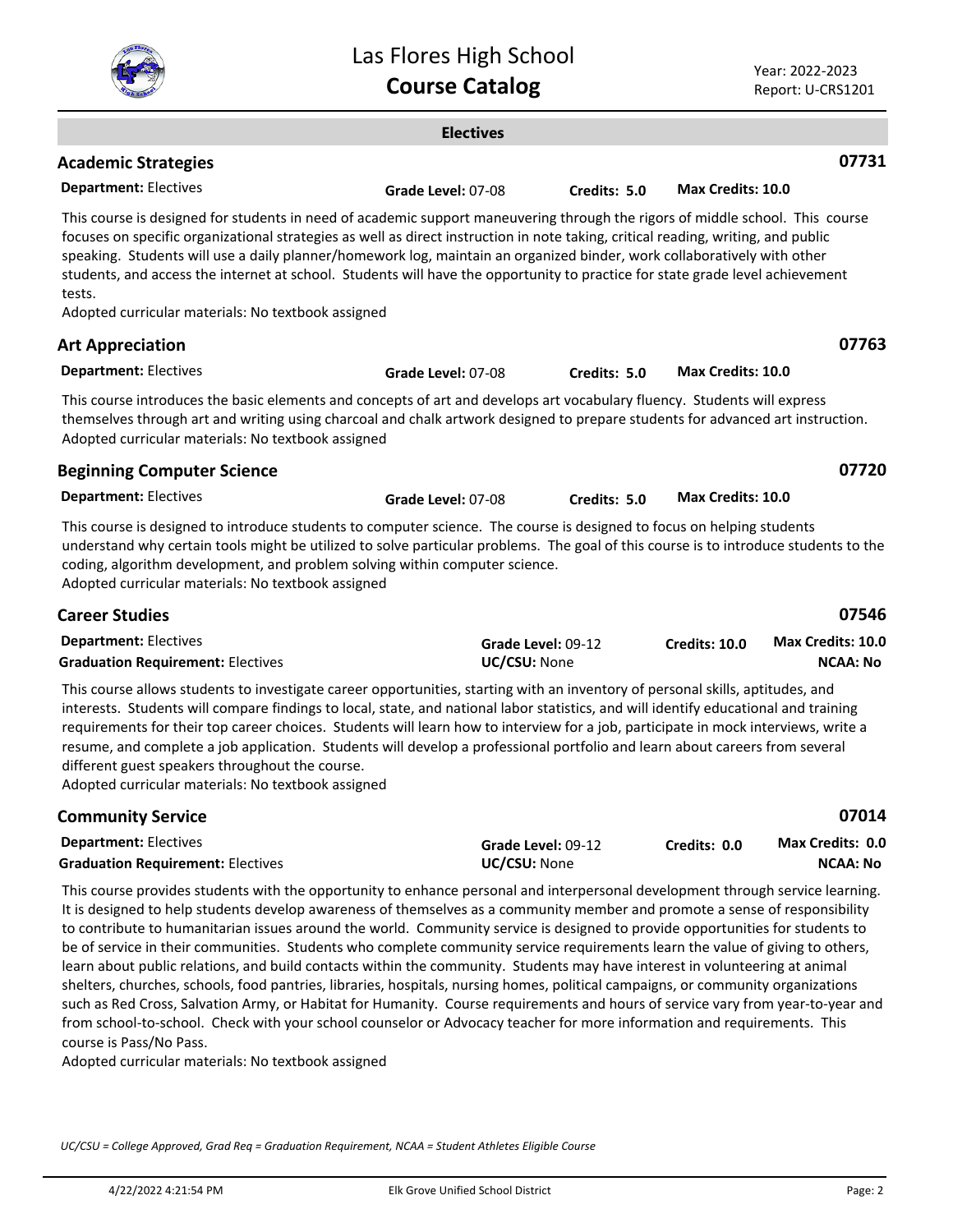| <b>Computer Technology I</b>                                                                                                                                                                                                                                                                                                                                                                                                                                                                                                                                                                                                                                                                                                                                                                                     |                    |                    |                          | 07702                                       |
|------------------------------------------------------------------------------------------------------------------------------------------------------------------------------------------------------------------------------------------------------------------------------------------------------------------------------------------------------------------------------------------------------------------------------------------------------------------------------------------------------------------------------------------------------------------------------------------------------------------------------------------------------------------------------------------------------------------------------------------------------------------------------------------------------------------|--------------------|--------------------|--------------------------|---------------------------------------------|
| <b>Department: Electives</b>                                                                                                                                                                                                                                                                                                                                                                                                                                                                                                                                                                                                                                                                                                                                                                                     | Grade Level: 07-08 | Credits: 5.0       | Max Credits: 10.0        |                                             |
| This course is offered to introduce, refresh and enhance basic computer skills. Students will learn computer skills to successfully<br>function in a technological society. Units of study include keyboarding, basic computer hardware, word processing, spreadsheets,<br>desktop publishing, multimedia presentations, and internet research skills. Computer Science issues, technical reading, note<br>taking, critical thinking, and problem solving skills are emphasized throughout the course of study. The course emphasizes the<br>application of technology skills to other areas of the curriculum.<br>Adopted curricular materials: Educode Academy<br>NOTE: Beginning with the 2019-20 school year, this course does not satisfy the high school technology proficiency graduation<br>requirement. |                    |                    |                          |                                             |
| <b>Conversational Spanish</b>                                                                                                                                                                                                                                                                                                                                                                                                                                                                                                                                                                                                                                                                                                                                                                                    |                    |                    |                          | 07780                                       |
| <b>Department: Electives</b>                                                                                                                                                                                                                                                                                                                                                                                                                                                                                                                                                                                                                                                                                                                                                                                     | Grade Level: 07-08 | Credits: 5.0       | Max Credits: 10.0        |                                             |
| This course is designed to help students develop a basic understanding of the language and cultures of Spanish-speaking<br>countries. Each unit will contain reading, writing and oral exercises based on vocabulary, grammar and culture. Students who<br>take this course are encouraged to continue their study of Spanish by enrolling in Spanish, Level 1 in 8th grade or in high school.<br>Adopted curricular materials: No textbook assigned                                                                                                                                                                                                                                                                                                                                                             |                    |                    |                          |                                             |
| <b>Driver Education</b>                                                                                                                                                                                                                                                                                                                                                                                                                                                                                                                                                                                                                                                                                                                                                                                          |                    |                    |                          | 07001                                       |
| <b>Department: Electives</b><br><b>Graduation Requirement: Electives</b>                                                                                                                                                                                                                                                                                                                                                                                                                                                                                                                                                                                                                                                                                                                                         | UC/CSU: None       | Grade Level: 10-12 | Credits: 5.0             | Max Credits: 5.0<br><b>NCAA: No</b>         |
| This course meets the California Department of Motor Vehicles' requirement of a Driver Education course. The knowledge, skills,<br>and attitudes that students learn in this course can help them avoid traffic tickets, lower their chances of being involved in<br>accidents, and establish safe driving habits. Upon successful completion of Driver Education, students will receive their Certificate<br>of Completion of Driver Education and be able to provide the required information needed to obtain a learner's permit.<br>Adopted curricular materials: Drive Right, Addison/Wesley                                                                                                                                                                                                                |                    |                    |                          |                                             |
| <b>Film Studies</b>                                                                                                                                                                                                                                                                                                                                                                                                                                                                                                                                                                                                                                                                                                                                                                                              |                    |                    |                          | 07717                                       |
| <b>Department: Electives</b>                                                                                                                                                                                                                                                                                                                                                                                                                                                                                                                                                                                                                                                                                                                                                                                     | Grade Level: 07-08 | Credits: 5.0       | <b>Max Credits: 10.0</b> |                                             |
| This course introduces the basics of film elements, genre, and narrative structure, and helps students develop the skills to<br>recognize, analyze, describe and enjoy film as an art and entertainment form. Film is capable of capturing our interest and<br>provoking the senses as a storytelling device, historical document, expression of imagination, and an artistic object. Elements<br>from selected novels, short stories and plays will be analyzed and compared to film versions of the same work.<br>Adopted curricular materials: No textbook assigned                                                                                                                                                                                                                                           |                    |                    |                          |                                             |
| <b>Government and Leadership</b>                                                                                                                                                                                                                                                                                                                                                                                                                                                                                                                                                                                                                                                                                                                                                                                 |                    |                    |                          | 07512                                       |
| <b>Department: Electives</b><br><b>Graduation Requirement: Electives</b>                                                                                                                                                                                                                                                                                                                                                                                                                                                                                                                                                                                                                                                                                                                                         | UC/CSU: None       | Grade Level: 09-12 | Credits: 10.0            | <b>Max Credits: 40.0</b><br><b>NCAA: No</b> |
| This course is designed for students who hold elected or appointed positions in student government or leadership positions.                                                                                                                                                                                                                                                                                                                                                                                                                                                                                                                                                                                                                                                                                      |                    |                    |                          |                                             |

Las Flores High School **Course Catalog**

These students may enroll in Leadership. This class assists students in developing leadership skills and provides for the planning and implementation of Associated Student Body activities. This course may be repeated for each year a student is elected to student government for a maximum of 40 credits.

Pre-requisite(s): Elected or appointed student government or leadership position Adopted curricular materials: Building the World's Greatest High School Student Leader, Triumphant Heart Int., 1st Edition, Copyright 2016

Year: 2022-2023 Report: U-CRS1201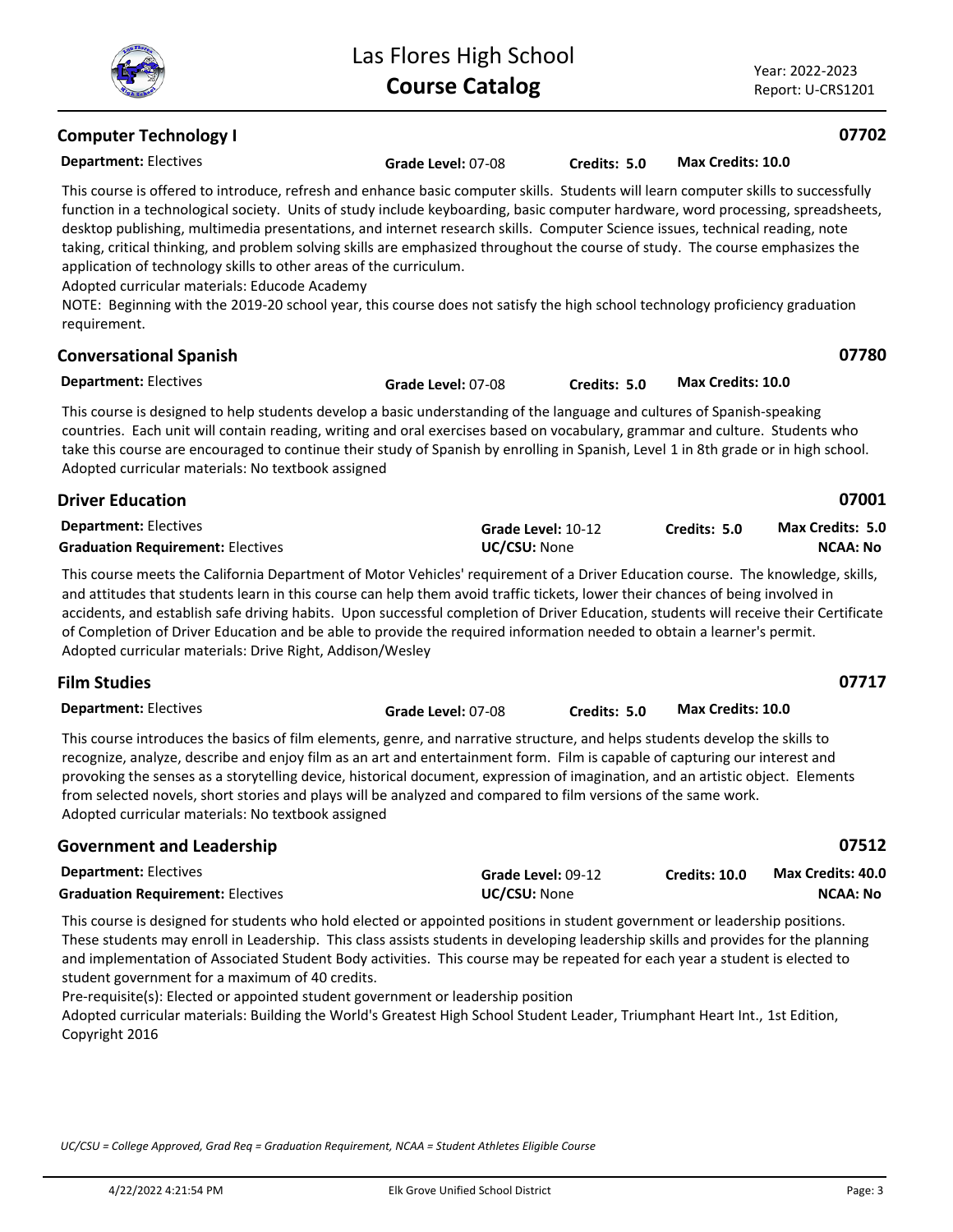| Las Flores High School |
|------------------------|
| <b>Course Catalog</b>  |

Year: 2022-2023 Report: U-CRS1201

| <b>Introduction to Computer Programming</b>                                                                                                                                                                                                                                                                                                                                                                                                                                                                                                                                                                                                                                                                                              |                                    |                      |                          | 07705                               |
|------------------------------------------------------------------------------------------------------------------------------------------------------------------------------------------------------------------------------------------------------------------------------------------------------------------------------------------------------------------------------------------------------------------------------------------------------------------------------------------------------------------------------------------------------------------------------------------------------------------------------------------------------------------------------------------------------------------------------------------|------------------------------------|----------------------|--------------------------|-------------------------------------|
| <b>Department: Electives</b>                                                                                                                                                                                                                                                                                                                                                                                                                                                                                                                                                                                                                                                                                                             | Grade Level: 07-08                 | Credits: 5.0         | <b>Max Credits: 10.0</b> |                                     |
| This course uses Microsoft Small Basic to introduce the concepts of beginning programming. It utilizes event-driven and<br>structured programming techniques to develop software. Students will design, code, test, and debug programs that may include<br>sound, voice, music, and graphics. Small Basic helps prepare students to use Microsoft Visual Basic. This course may be repeated<br>for a maximum of 10 credits.<br>Pre-requisite: Computer Technology I<br>Adopted curricular materials: No textbook assigned                                                                                                                                                                                                                |                                    |                      |                          |                                     |
| <b>Music Appreciation I</b>                                                                                                                                                                                                                                                                                                                                                                                                                                                                                                                                                                                                                                                                                                              |                                    |                      |                          | 07766                               |
| <b>Department: Electives</b>                                                                                                                                                                                                                                                                                                                                                                                                                                                                                                                                                                                                                                                                                                             | Grade Level: 07-08                 | Credits: 5.0         | <b>Max Credits: 10.0</b> |                                     |
| This course is designed to provide familiarity with musical concepts, history, and performance. Each unit will target a specific area<br>of musical knowledge with a combination of study, collaborative activities, and hands-on exercises. Units of study include: the<br>families of instruments (including the countries of origin and the traditional uses of the instruments), styles of music from<br>different time periods and cultures, such as: Renaissance, Baroque, Classical, Romantic, 20th Century Jazz and Rock and<br>contemporary forms. Students will learn to read music by playing percussion instruments and singing in two and three part<br>arrangements.<br>Adopted curricular materials: No textbook assigned |                                    |                      |                          |                                     |
| <b>Orientation: Independent Study</b>                                                                                                                                                                                                                                                                                                                                                                                                                                                                                                                                                                                                                                                                                                    |                                    |                      |                          | 07563                               |
| <b>Department: Electives</b><br><b>Graduation Requirement: Electives</b>                                                                                                                                                                                                                                                                                                                                                                                                                                                                                                                                                                                                                                                                 | Grade Level: 09-12<br>UC/CSU: None |                      | Credits: 5.0             | Max Credits: 5.0<br><b>NCAA: No</b> |
| This course is designed for newly enrolled students to the independent study educational program. Students will learn skills and<br>strategies to prepare them for success in an independent studies program. This course provides critical thinking and self-<br>reflective activities relating to learning and study skills, self-management skills, and college/career readiness. This is an elective<br>credit course and cannot may not be repeated for credits.                                                                                                                                                                                                                                                                    |                                    |                      |                          |                                     |
| <b>World Language Studies</b>                                                                                                                                                                                                                                                                                                                                                                                                                                                                                                                                                                                                                                                                                                            |                                    |                      |                          | 07783                               |
| <b>Department: Electives</b>                                                                                                                                                                                                                                                                                                                                                                                                                                                                                                                                                                                                                                                                                                             | Grade Level: 07-08                 | <b>Credits: 10.0</b> | Max Credits: 10.0        |                                     |
| This is an introductory course to the language and the culture of its speakers. The purpose of this course is to facilitate the<br>practical application of the language in everyday oral and written communication. The focus of this course will be on basic<br>communication skills in Spanish, French and/or German.                                                                                                                                                                                                                                                                                                                                                                                                                 |                                    |                      |                          |                                     |

Adopted curricular materials: No textbook assigned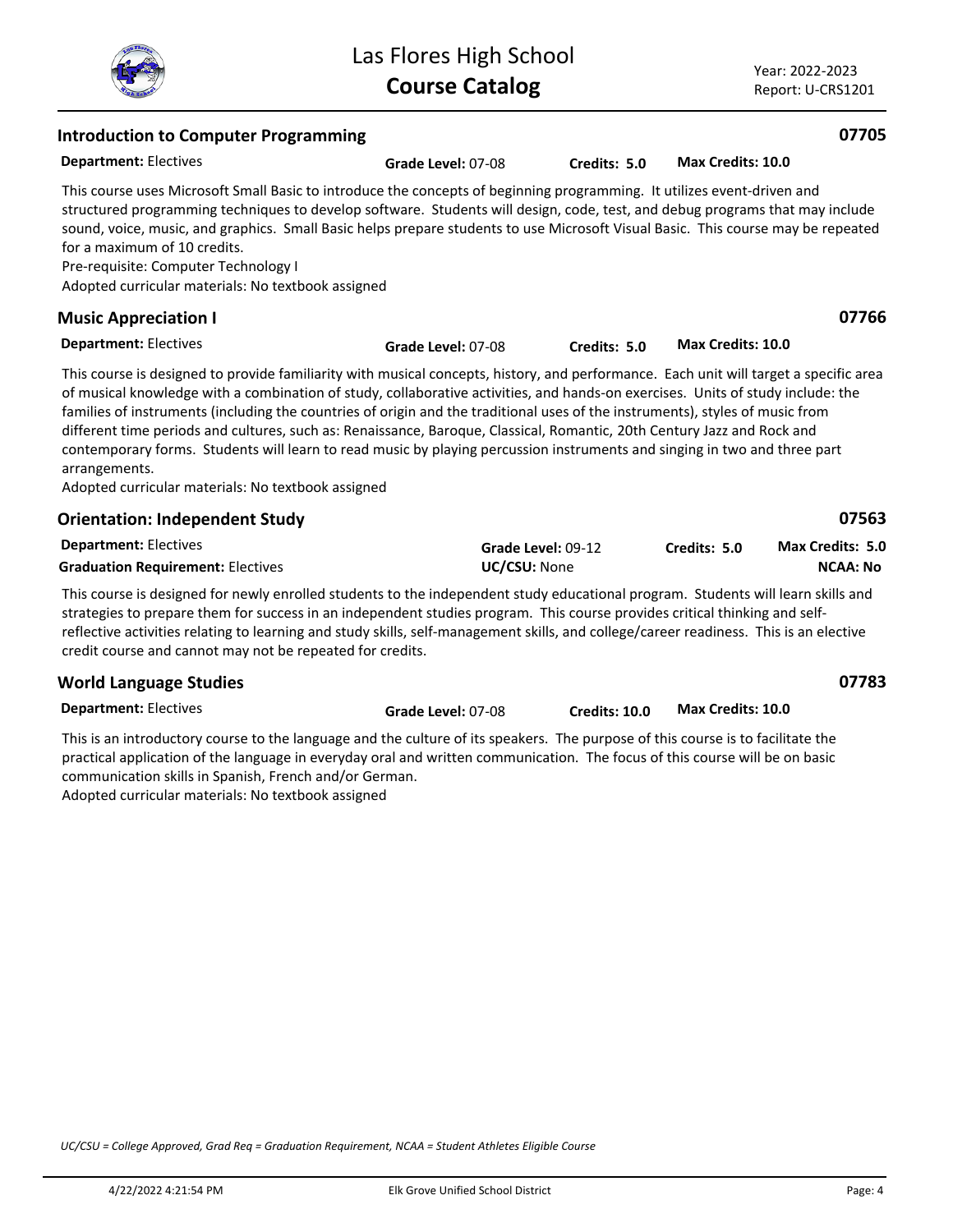

**02671**

|                                                                                                                                      | <b>English</b>  |              |                         |
|--------------------------------------------------------------------------------------------------------------------------------------|-----------------|--------------|-------------------------|
| <b>Academic Literacy</b>                                                                                                             |                 |              | 02622                   |
| <b>Department: English</b>                                                                                                           | Grade Level: 09 | Credits: 5.0 | <b>Max Credits: 5.0</b> |
| <b>Graduation Requirement: Electives</b>                                                                                             | UC/CSU: None    |              | NCAA: No                |
| This course is designed for 0th grade students. The numero of the close is to prepare students for the rigar of bigh school reading. |                 |              |                         |

This course is designed for 9th grade students. The purpose of the class is to prepare students for the rigor of high school reading and beyond by increasing their engagement, fluency and competency in reading. Students will analyze their own processes while developing the knowledge, strategies and dispositions to become proficient readers of complex texts. Curriculum includes analysis of text structures, instruction to help students become aware of how they learn and think, and instruction in comprehension strategies such as summarizing, vocabulary analysis, questioning and critical analysis. Students will develop a "tool box" of problem solving strategies for overcoming obstacles and deepening comprehension of texts in various academic disciplines. Through this intensive reading focus, students will develop self-confidence to become life-long readers. Adopted curricular materials: No textbook assigned

| הו בחגמטח בב. בתכונותו כ ש <i>כ</i> טוח מטומטח |                            |                      | ----                     |
|------------------------------------------------|----------------------------|----------------------|--------------------------|
| <b>Department:</b> English                     | <b>Grade Level: 12</b>     | <b>Credits: 10.0</b> | <b>Max Credits: 10.0</b> |
| <b>Graduation Requirement: English</b>         | <b>UC/CSU:</b> English (b) |                      | NCAA: Yes                |

This advanced course is designed to prepare college-bound seniors for the English Literature 12, AP test. The class will be based on the study of literature with extensive assignments in critical reading, preparing students for college-level critical reading and literary analysis. Students will write intensively, focusing on critical, analytical essays related to the literature they are studying. They will write frequently in class, sharpening their abilities to respond to the types of essay questions they will face on the AP exam and as college students in timed writing situations.

Note: This course is designed for highly motivated students who are responsible enough to handle rigorous reading and writing assignments on a daily basis, and to complete summer reading and/or between sessions reading as well. Students are strongly encouraged to take the AP exam.

Adopted curricular materials: The Bedford Introduction to Literature, 11th Edition, Bedford/St. Martin's

| <b>Department: English</b>               | Grade Level: 10-12                   | Credits: 5.0 | <b>Max Credits: 5.0</b> |
|------------------------------------------|--------------------------------------|--------------|-------------------------|
| <b>Graduation Requirement: Electives</b> | <b>UC/CSU:</b> Elective: English (g) |              | NCAA: Yes               |

This elective course is designed for the enthusiastic writer. Activities are geared to develop vivid and concrete descriptions as well as imagination and experimentation in writing. Major assignments may include writing short stories, a short play, many types of poems, and a variety of exercises to stretch the imagination.

Adopted curricular materials: No textbook assigned

**AP English 12: Literature & Composition**

| <b>Creative Writing II</b>               |                                        |              | 02672                   |
|------------------------------------------|----------------------------------------|--------------|-------------------------|
| <b>Department:</b> English               | Grade Level: 10-12                     | Credits: 5.0 | <b>Max Credits: 5.0</b> |
| <b>Graduation Requirement: Electives</b> | <b>UC/CSU:</b> Elective: English $(g)$ |              | NCAA: Yes               |

This elective course is designed for students who wish to further their mastery of creative writing techniques. It will focus on the development and evaluation of creative fiction. Students will be exposed to many genres that may include short story, poetry, drama, vignette, children's literature, science fiction, etc. Students will write in both prescribed forms as well as experimental forms of their own choosing. Students will complete a major project from a writing domain of their choice. Pre-requisite(s): Creative Writing I

Adopted curricular materials: No textbook assigned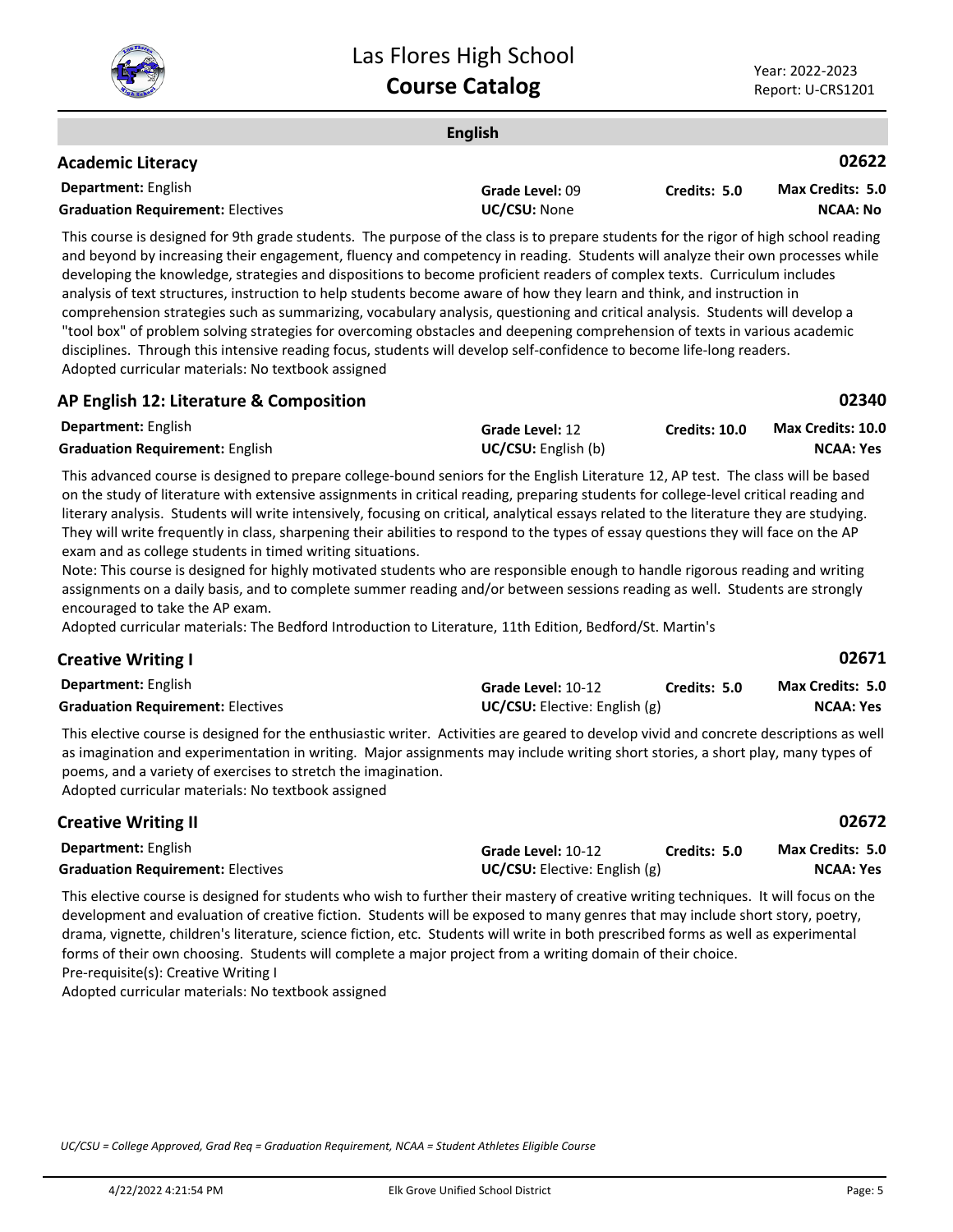**NCAA: No Max Credits: 10.0**

### **EL English Intensive Course IV**

**Department:** English **Grade Level:** 09-12 **Graduation Requirement:** English **English UC/CSU:** English (b) **Credits: 10.0**

This course provides English Learners with the next level of skills in reading, writing, speaking, and listening via a rigorous and rich academic curriculum that continues preparing students for college and career success. This course builds language and literacy proficiency with robust instruction, accessible instructional level text, close reading of grade level text, and multiple short and indepth integrated reading and writing opportunities.

Pre-requisite(s): Initial identification should be determined by multiple measures (CELDT/ELPAC, SBAC/CAASPP, primary language proficiency, etc.); however, the program placement assessment should be used to determine specific course placement. Adopted curricular materials: Edge Level C, National Geographic Learning/Cengage Learning

| <b>English 10 Honors</b>               |                            |               | 02130                    |  |
|----------------------------------------|----------------------------|---------------|--------------------------|--|
| <b>Department:</b> English             | Grade Level: 10            | Credits: 10.0 | <b>Max Credits: 10.0</b> |  |
| <b>Graduation Requirement: English</b> | <b>UC/CSU:</b> English (b) |               | NCAA: Yes                |  |

This honors course has been revised to align with University of California's Honors distinction criteria and provides students with rigorous instruction aligned to the California state standards. It is intended to prepare students for success in AP or IB level English classes. A balance of rich literature and thought-provoking informational texts, along with a variety of mixed mediums such as novels, visual/auditory presentations, and multi-media, offers student the opportunity to hone their critical reading and thinking skills. Students will demonstrate their understanding of the texts through a variety of assignments and culminating writing projects that place emphasis on analysis, synthesis, and research. This EGUSD honors course is recognized as an honors level course by UC/CSU and earns a GPA enhancement by both EGUSD and UC/CSU.

Pre-requisite(s): English 9 or English 9 Honors

Adopted curricular materials: Advanced Language & Literature, for Honors and pre-AP English Courses, Bedford/St. Martin's

| <b>English 10 Online</b>               |                     |                      | 02101                    |  |
|----------------------------------------|---------------------|----------------------|--------------------------|--|
| <b>Department:</b> English             | Grade Level: 10-12  | <b>Credits: 10.0</b> | <b>Max Credits: 10.0</b> |  |
| <b>Graduation Requirement: English</b> | <b>UC/CSU: None</b> |                      | NCAA: No                 |  |

This course reinforces literary analysis and 21st-century skills with superb pieces of literature and literary nonfiction, application e-resources, and educational interactives. Each thematic unit focuses on specific literary analysis skills and allows students to apply them to a range of genres and text structures. As these units meld modeling and application, they also expand on training in media literacy, 21st-century career skills, and the essentials of grammar and vocabulary. Under the guidance of the eWriting software, students will also compose descriptive, persuasive, expository, literary analyses, research, narrative, and comparecontrast essays.

Pre-Requisite(s): None

Adopted curricular materials: Edgenuity Online Courseware English 10

| <b>English 11 Honors</b>               |                            |                      | 02230                    |
|----------------------------------------|----------------------------|----------------------|--------------------------|
| <b>Department:</b> English             | Grade Level: 11            | <b>Credits: 10.0</b> | <b>Max Credits: 10.0</b> |
| <b>Graduation Requirement: English</b> | <b>UC/CSU:</b> English (b) |                      | NCAA: Yes                |

This advanced course provides an integrated language arts approach within an enriched standards-based curriculum focusing on American writers and the study of American literature. Students will examine the literature (which may include short stories, drama, poetry, novels, essays, and biographies) in the context of thematic and/or historical connections. By participating in appropriate reading, writing, and oral language activities, students will broaden their understanding of American culture and literature. This course will prepare students for critical reading and college-level writing. This EGUSD honors course is recognized as an honors level course by UC/CSU and earns a GPA enhancement by both EGUSD and UC/CSU. Adopted curricular materials: CA StudySync 11, McGraw-Hill Education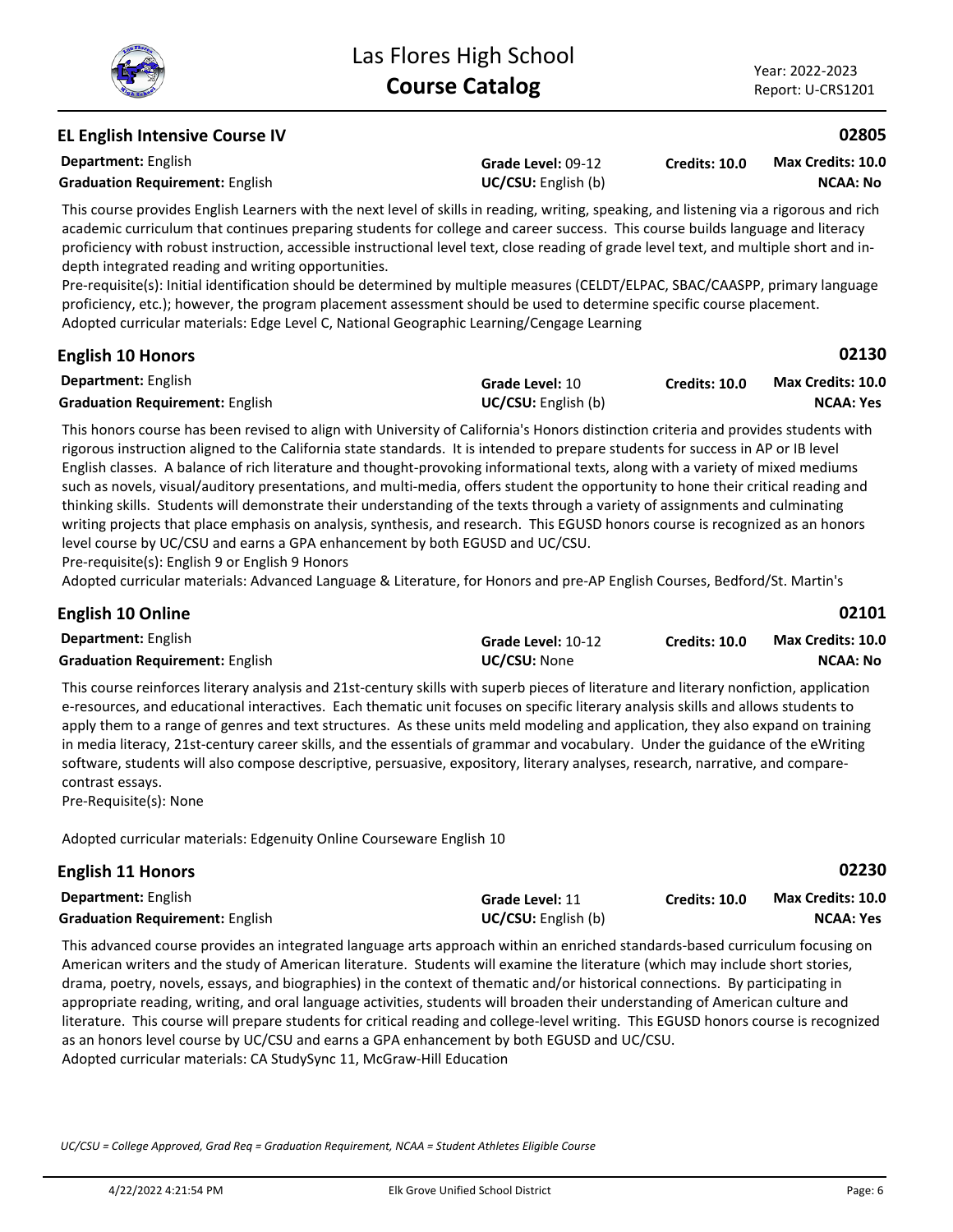# **English 11 Online**

**Department:** English **Graduation Requirement:** English **UC/CSU:** None

**Grade Level:** 11-12

**Credits: 10.0 NCAA: No Max Credits: 10.0**

This course provides an integrated language arts approach within an enriched standards-based curriculum focusing on American writers and the study of American literature. Students will examine the literature (which may include short stories, drama, poetry, novels, essays, and biographies) in the context of thematic and/or historical connections. By participating in appropriate reading, writing, and oral language activities, students will broaden their understanding of American culture and literature. This course will prepare students for critical reading and college-level writing. Pre-Requisite(s): None

Adopted curricular materials: Edgenuity Online Courseware English 11

| <b>English 12 Online</b>               |                            |               | 02301                    |
|----------------------------------------|----------------------------|---------------|--------------------------|
| <b>Department:</b> English             | Grade Level: 12            | Credits: 10.0 | <b>Max Credits: 10.0</b> |
| <b>Graduation Requirement: English</b> | <b>UC/CSU:</b> English (b) |               | NCAA: No                 |

In this course, students explore a diverse collection of texts across twenty units. Students engage in literary analysis and inferential evaluation of both classic and contemporary literature. While critically reading fiction, poetry, drama, and expository nonfiction, students learn and apply comprehension and literary-analysis strategies. Tasks encourage students to strengthen their oral language skills and produce creative, coherent writing. Students read a range of classic texts, including the ancient epic "Gilgamesh," William Shakespeare's "The Tragedy of Hamlet," and Oscar Wilde's "The Importance of Being Earnest." They also study short but complex texts, including essays by Jonathan Swift and Mary Wollstonecraft, George Orwell's "Politics and the English Language," and influential speeches by Queen Elizabeth I and Franklin D. Roosevelt. Students engage in reading a variety of contemporary texts, including texts by Seamus Heaney, Pat Mora, and Derek Walcott as well as a variety of informational texts and multimedia.

Pre-Requisite(s): None

Adopted curricular materials: Edgenuity Online Courseware English 12

| English 7                                                                                                                                                                                                                                                                                                                                                                                                                                                                                                                                             |                 |               |                   | 02400 |
|-------------------------------------------------------------------------------------------------------------------------------------------------------------------------------------------------------------------------------------------------------------------------------------------------------------------------------------------------------------------------------------------------------------------------------------------------------------------------------------------------------------------------------------------------------|-----------------|---------------|-------------------|-------|
| <b>Department: English</b>                                                                                                                                                                                                                                                                                                                                                                                                                                                                                                                            | Grade Level: 07 | Credits: 10.0 | Max Credits: 10.0 |       |
| This course is designed to address California's 7th grade Common Core State Standards for English Language Arts. The individual<br>performance standards at these grade levels define competencies for 7th grade and will gauge the degree to which a student has<br>met the overall content standards. Instruction will attend to the skills and concepts necessary for mastery of reading<br>informational and literary text, writing, speaking and listening; and language.<br>Adopted curricular materials: CA StudySync 7, McGraw-Hill Education |                 |               |                   |       |
| English 8                                                                                                                                                                                                                                                                                                                                                                                                                                                                                                                                             |                 |               |                   | 02500 |

| <b>Department:</b> English                                                                                                      | Grade Level: 08 | <b>Credits: 10.0</b> | Max Credits: 10.0 |  |
|---------------------------------------------------------------------------------------------------------------------------------|-----------------|----------------------|-------------------|--|
| This course is designed to address California's 8th grade Common Core State Standards for English Language Arts. The individual |                 |                      |                   |  |
| performance standards at these grade levels define competencies for 8th grade and will gauge the degree to which a student has  |                 |                      |                   |  |

performance standards at these grade levels define competencies for 8th grade and will gauge the degree to which a student has met the overall content standards. Instruction will attend to the skills and concepts necessary for mastery of reading informational and literary text, writing, speaking and listening; and language.

Adopted curricular materials: CA StudySync 8, McGraw-Hill Education and Refugee, Scholastic Inc.

### **Department:** English This course provides students with a challenging curriculum that teaches to the same standards as the English 8 course. At the honors level the curriculum moves at an accelerated pace with a more concentrated focus on complex texts. Adopted curricular materials: CA StudySync 8, McGraw-Hill Education **English 8 Honors Grade Level:** 08 **Credits: 10.0 Max Credits: 10.0**

*UC/CSU = College Approved, Grad Req = Graduation Requirement, NCAA = Student Athletes Eligible Course*

**02530**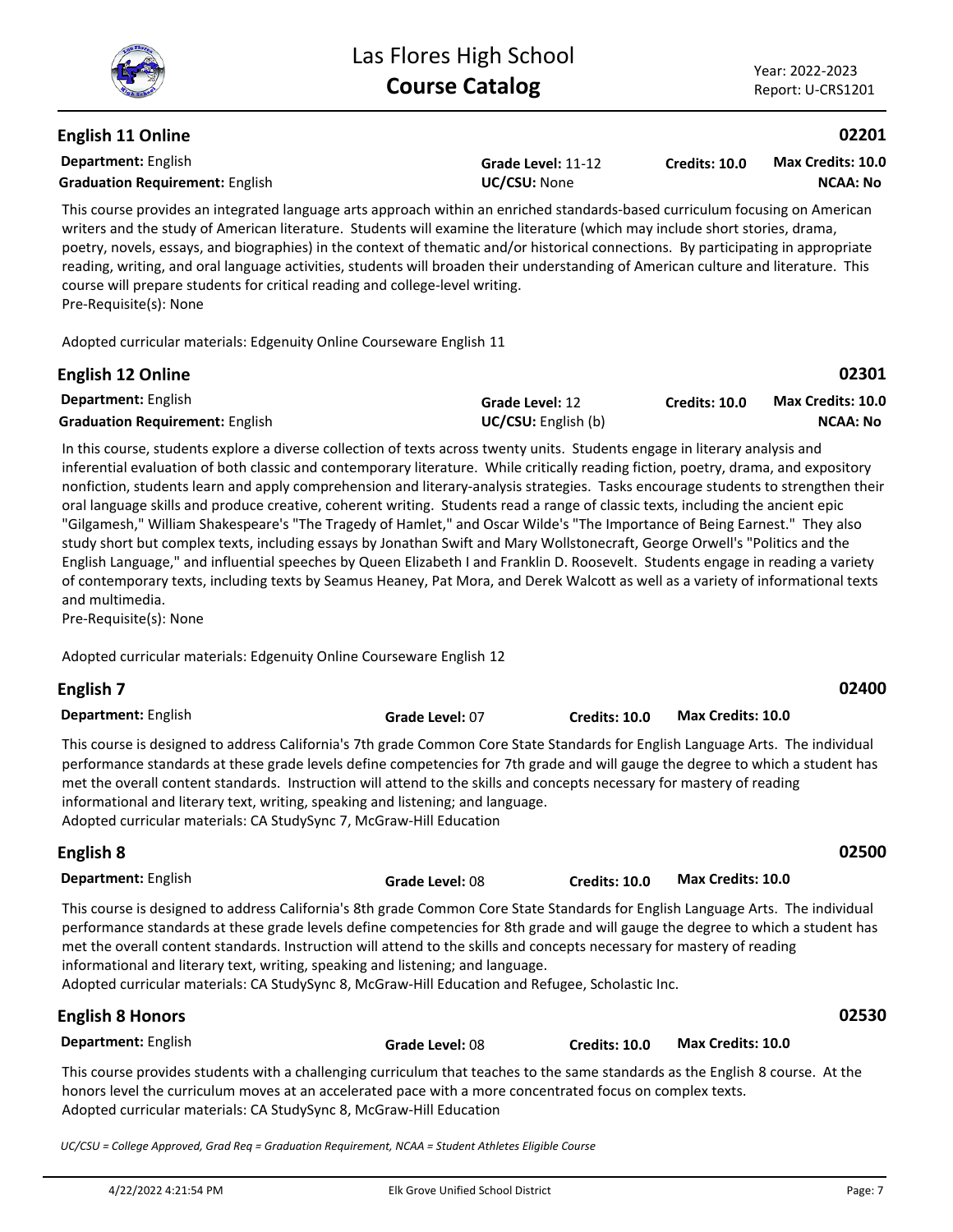# **English 9 Honors**

**Department:** English **Graduation Requirement:** English **English UC/CSU:** English (b)

**Grade Level:** 09

**Credits: 10.0 NCAA: Yes Max Credits: 10.0**

This advanced course focuses on an integrated language arts approach within an enriched standards-based curriculum focusing on writers and the study of a variety of literary and exposition genres. It also includes a wide range of challenging literature. Instruction will focus on reference skills, study and test-taking skills, writing, language mechanics and usage, and vocabulary development. Writing instruction, based primarily upon expository text and literature studied in the course, will center on a variety of models and writing as a process as well as writing on demand. This course will prepare students for critical reading and college-level writing.

Note: This course is not granted "honors" credit by the UC system. This EGUSD honors course is not recognized as an honors level course by UC/CSU. It earns an EGUSD GPA enhancement but does NOT earn a GPA enhancement by UC/CSU.

Adopted curricular materials: CA StudySync 9, McGraw-Hill Education

|                     |               | 02001             |
|---------------------|---------------|-------------------|
| Grade Level: 09-12  | Credits: 10.0 | Max Credits: 10.0 |
| <b>UC/CSU: None</b> |               | <b>NCAA: No</b>   |
|                     |               |                   |

This course explores diverse texts organized into thematic units. Students will engage in literary analysis and inferential evaluation of great texts both classic and contemporary. While critically reading fiction, poetry, drama, and literary nonfiction, students will master comprehension and literary-analysis strategies. Interwoven in the lessons across two semesters are activities that encourage students to strengthen their oral language skills and produce clear, coherent writing. Students will read a range of classic texts including Homer's "The Odyssey," Shakespeare's "Romeo and Juliet," and Richard Connell's "The Most Dangerous Game." They will also study short but complex texts, including influential speeches by Dr. Martin Luther King, Jr., Franklin D. Roosevelt, and Ronald Reagan. Contemporary texts by Richard Preston, Julia Alvarez, and Maya Angelou round out the course. Pre-Requisite(s): None

Adopted curricular materials: Edgenuity Online Courseware English 9

| <b>Literary Publications I</b>           |                     |              | 02631             |
|------------------------------------------|---------------------|--------------|-------------------|
| <b>Department:</b> English               | Grade Level: 09-12  | Credits: 5.0 | Max Credits: 10.0 |
| <b>Graduation Requirement: Electives</b> | <b>UC/CSU:</b> None |              | <b>NCAA: No</b>   |

This elective course is designed for students at all grade levels, but particularly for sophomores and juniors who wish to gain skills which may enable them to work on high school publications. The class provides an introduction of basic journalistic skills for students considering a career in journalism. District Publication Standards will be applied. One semester of this course is the first requirement of the media major in journalism. It may be taken either semester long for 5 credits or all year for a maximum of 10 credits.

Adopted curricular materials: No textbook assigned

# **Literary Publications II**

| Department: English                      | Grade Level: 10-12                   | <b>Credits: 10.0</b> | <b>Max Credits: 10.0</b> |
|------------------------------------------|--------------------------------------|----------------------|--------------------------|
| <b>Graduation Requirement: Electives</b> | <b>UC/CSU:</b> Elective: English (g) |                      | <b>NCAA: No</b>          |

This elective course emphasizes the actual production of the high school newspaper or news magazine. Students will be expected to write for the newspaper, serve on a specific staff, sell their quota of advertisements and participate in all of the procedures that are required to publish a paper. It is also suggested that students take advantage of various seminars and contests each year. This course provides practice in basic journalistic skills for students continuing the study of journalism. District Publication Standards will be applied. One semester of this course is the first requirement of the media major in journalism. Pre-requisite(s): Literary Publications I with a grade of C or better or instructor approval Adopted curricular materials: No textbook assigned

*UC/CSU = College Approved, Grad Req = Graduation Requirement, NCAA = Student Athletes Eligible Course*

**02632**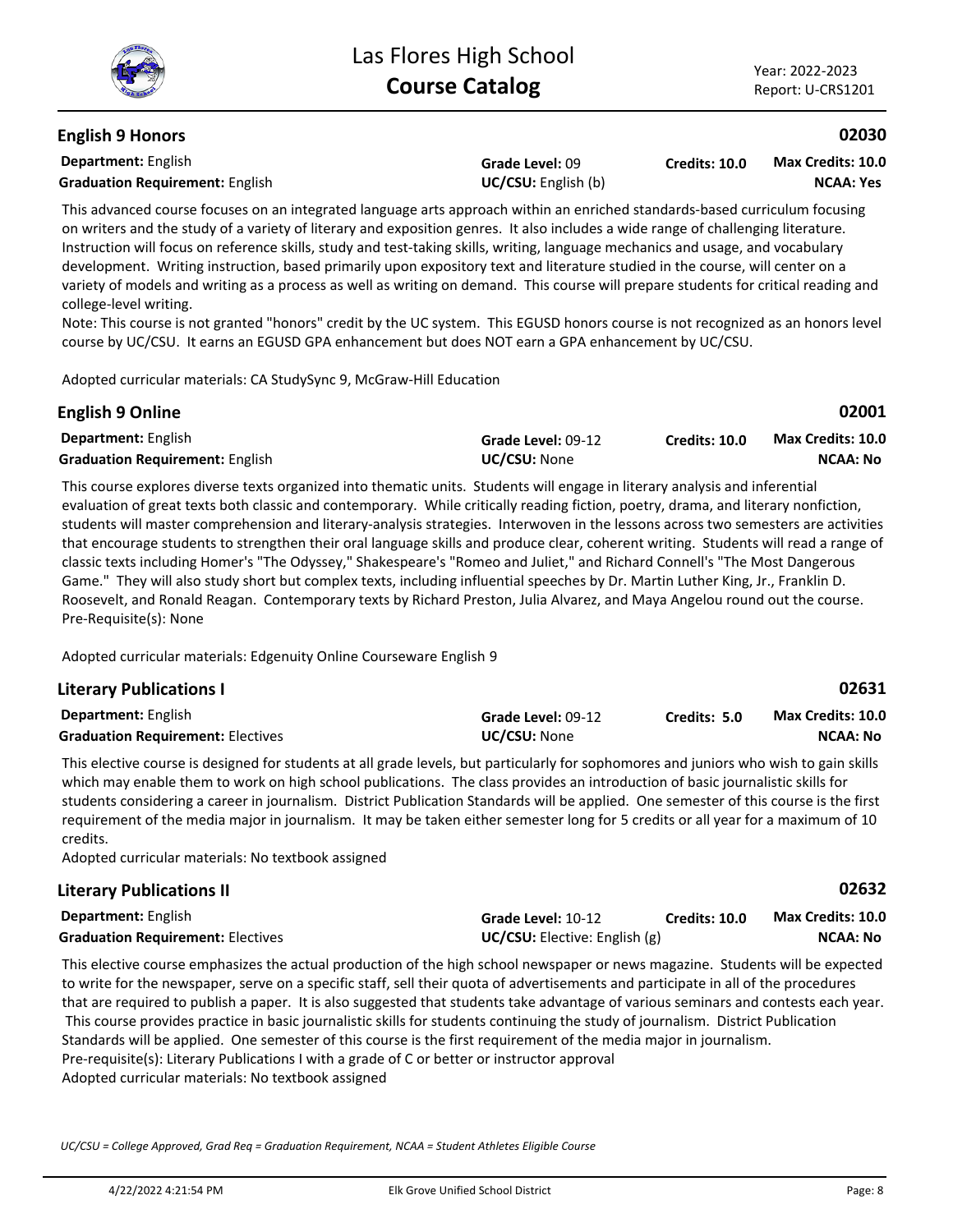# **Literary Publications III**

**Department:** English

**Grade Level:** 11-12 **Graduation Requirement:** Electives **UC/CSU:** Elective: English (g) **Credits: 10.0**

**NCAA: No Max Credits: 10.0**

**02633**

**02690**

This elective course is designed to be career-oriented for the student who wants to enter a communications field (e.g., journalism, broadcasting). This course is a continuation in journalistic writing with specific work in investigative reporting, making periodic contributions to the school newspaper and other publications. The course will cover analysis of mass media and application of journalistic writing. Journalistic readings will be in the areas of civil and criminal law, ethics, history, economics, government, and the role of the media. In-depth reporting and writing techniques will be practiced. District Publication Standards will be applied, and at some sites, special publications are produced.

Pre-requisite(s): Successful Literary Publications II

Adopted curricular materials: No textbook assigned

#### **Department:** English **02620 Literature Studies Grade Level:** 09-12 **Graduation Requirement:** Electives **UC/CSU:** None **Credits: 2.5 NCAA: No Max Credits: 10.0**

This one semester English elective course is designed to provide students with the means to discover how meaningful reading can be in their own lives. Given students' developmental need to define their place in the world, Literature Studies is their opportunity for choice and self-selection which play an important role in developing a self-regulated desire to read outside of academic assignments. Books are selected by the students from the classroom, school, or students' libraries. Through reading, writing, and discussions, students will have time to apply their word attack skills in order to increase their reading stamina to become independent readers who can respond thoughtfully to books. This course may be repeated for a maximum of 20 credits. Pre-requisite(s): None

Adopted curricular materials: No textbook assigned

# **Mythology**

| <b>Department: English</b>               | Grade Level: 09-12                   | Credits: 5.0 | <b>Max Credits: 5.0</b> |
|------------------------------------------|--------------------------------------|--------------|-------------------------|
| <b>Graduation Requirement: Electives</b> | <b>UC/CSU:</b> Elective: English (g) |              | <b>NCAA: Yes</b>        |

This elective course provides an in-depth study of world mythology. Students will read and discuss myths from the Greek, Roman, African, Middle Eastern, and Far Eastern cultures. The class will uncover themes, symbolism commonalties, archetypes, and motifs in mythology. This course is intended for students who wish to search for greater meaning, building upon their knowledge of mythology.

Pre-requisite(s): English 9 Adopted curricular materials: World of Mythology, National Textbook Company

| <b>Public Speaking I</b>                          |                                   |              | 02641                   |
|---------------------------------------------------|-----------------------------------|--------------|-------------------------|
| <b>Department:</b> English                        | Grade Level: 09-12                | Credits: 5.0 | <b>Max Credits: 5.0</b> |
| <b>Graduation Requirement: Electives</b>          | $UC/CSU:$ Elective: English $(g)$ |              | <b>NCAA: Yes</b>        |
| <b>Graduation Requirement:</b> Speech Proficiency |                                   |              |                         |

This one-semester elective course is designed for students who would like to gain more poise and confidence in their communication skills. Course content may include individual speeches, such as the personal experience, demonstration, informative, persuasive and impromptu, as well as narrative speaking, oral interpretation of prose and/or poetry, original oratory, and debate. In addition, students will work on group projects that may consist of commercials, the interview, discussion groups that deal with problem solving, and original script writing for a group television program. Students may also be videotaped on occasion, utilizing that medium to critique their speeches and motivate them to become better communicators. This class will satisfy the District's Speech Proficiency requirement.

Adopted curricular materials: No textbook assigned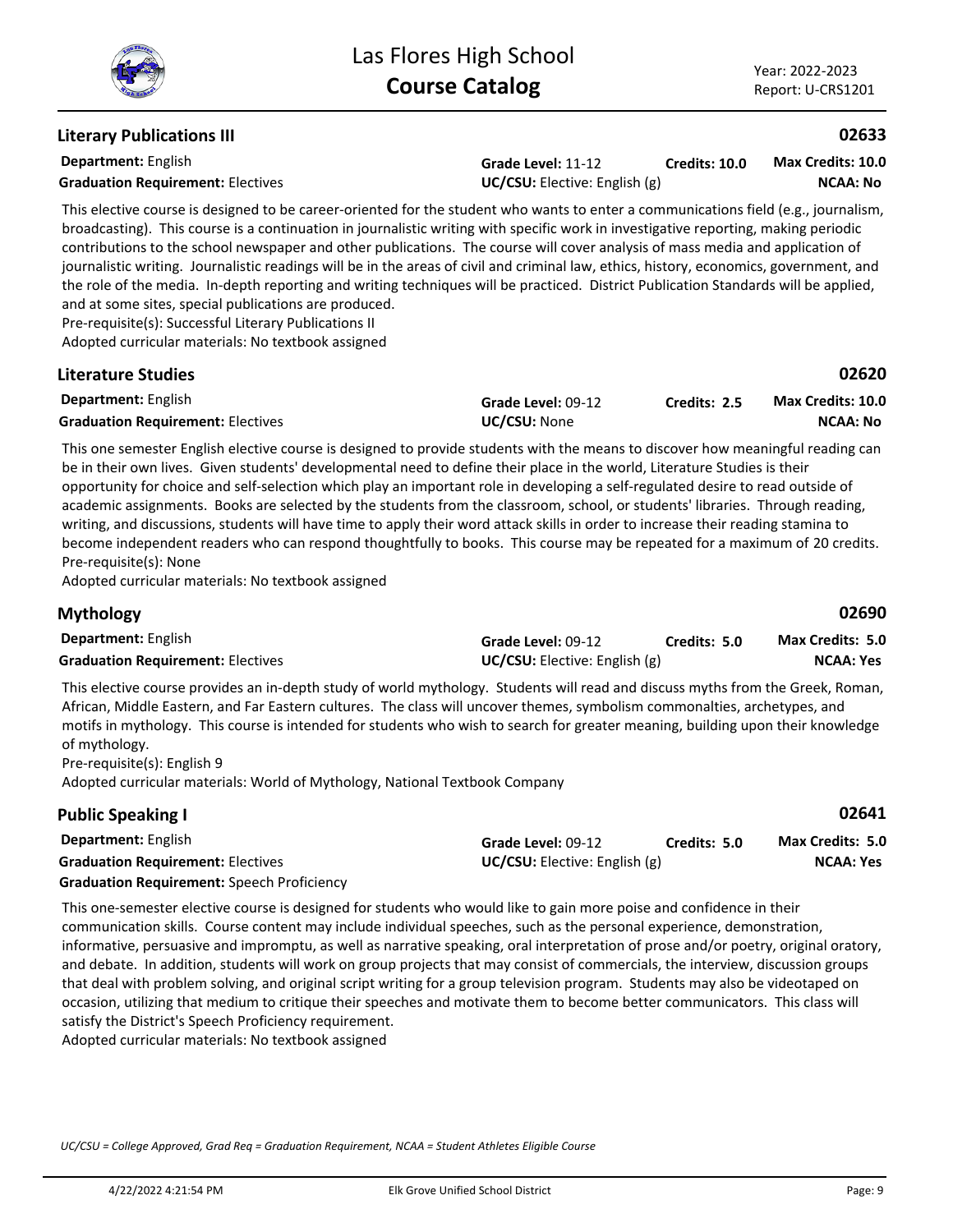

|                                                                                                                             | <b>Health</b>      |              |                  |
|-----------------------------------------------------------------------------------------------------------------------------|--------------------|--------------|------------------|
| <b>Health</b>                                                                                                               |                    |              | 15000            |
| <b>Department: Health</b>                                                                                                   | Grade Level: 09-12 | Credits: 5.0 | Max Credits: 5.0 |
| <b>Graduation Requirement: Health</b>                                                                                       | UC/CSU: None       |              | <b>NCAA: No</b>  |
| This course focuses on hoalth promotion, disasse provention, and risk reduction. Topics may include substance use and abuse |                    |              |                  |

This course focuses on health promotion, disease prevention, and risk reduction. Topics may include substance use and abuse, comprehensive sexual health education, human trafficking, nutrition, first aid, hands-on compression-only CPR and AED instruction, health-related physical fitness concepts, hygiene, mental health/self-esteem, and health-related careers.

Adopted curricular materials: Glencoe Health, McGraw-Hill, Copyright 2022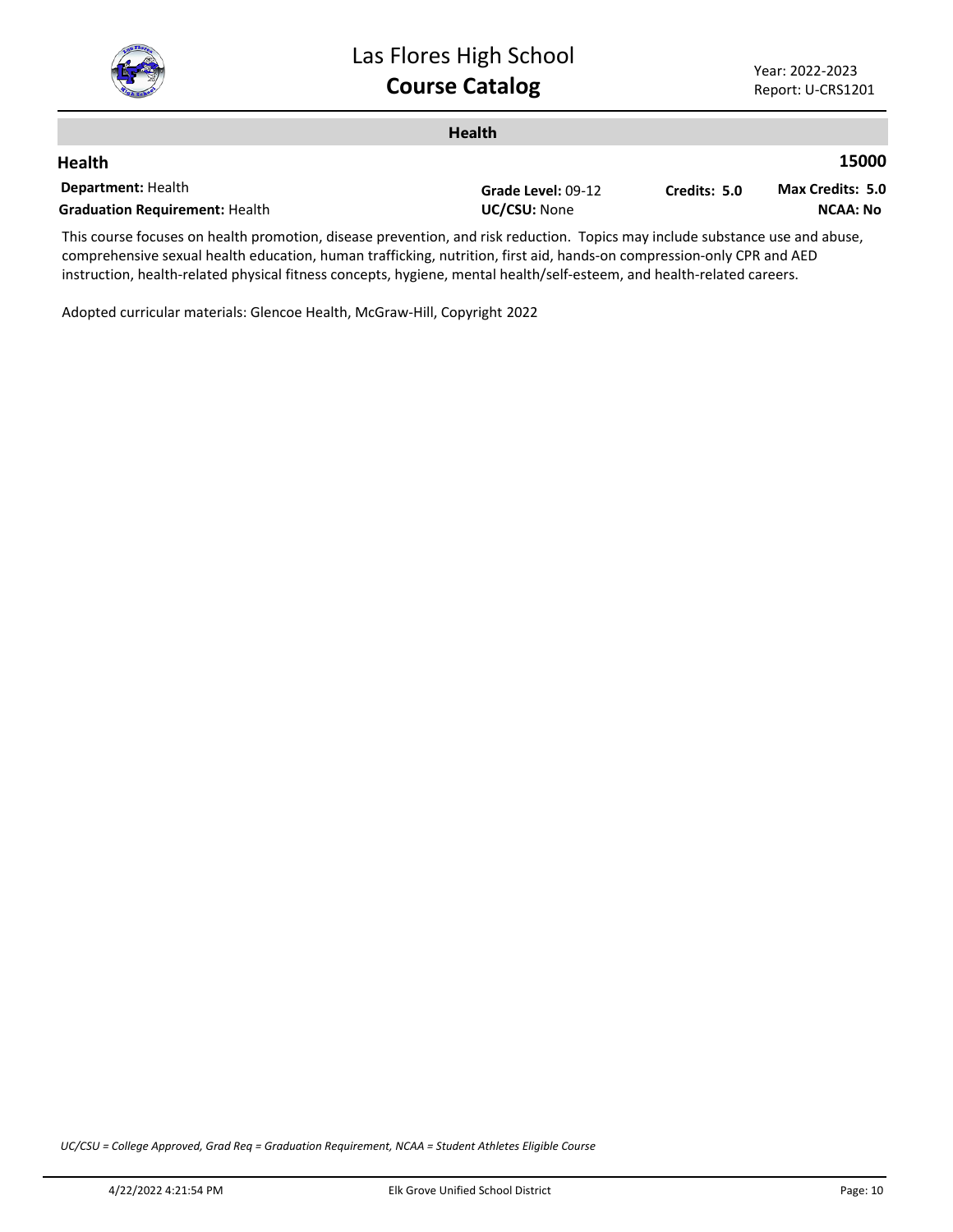

#### **History/Social Science**

| <b>American Government Online</b>                  |                               |              | 01312                   |
|----------------------------------------------------|-------------------------------|--------------|-------------------------|
| <b>Department: History/Social Science</b>          | <b>Grade Level: 12</b>        | Credits: 5.0 | <b>Max Credits: 5.0</b> |
| <b>Graduation Requirement:</b> American Government | <b>UC/CSU:</b> US History (a) |              | NCAA: No                |

This course provides students with the opportunity to learn about the historical events, philosophers, and topical issues that helped create the democratic foundations of this nation. This engaging one-semester course will introduce high school students to the Founding Fathers and expose them to the ideas that shaped the nation. Students will identify important political leaders and trace the development and organization of federal, state, and local government. In addition, students will explain the political process and analyze the United States' role as a global, political, and economic participant. The course specifically targets the philosophies and foundations of the United States government, the organization of the branches of government, government on a state and local level, and civil liberties and laws. Pre-Requisite: None

Adopted curricular materials: Edgenuity Online Courseware: American Government Online

| <b>AP Microeconomics</b>                                                                                                                                                                                                                                                                                                                                                                                                                                                                                                   |                                                                        |              | 01430                                       |
|----------------------------------------------------------------------------------------------------------------------------------------------------------------------------------------------------------------------------------------------------------------------------------------------------------------------------------------------------------------------------------------------------------------------------------------------------------------------------------------------------------------------------|------------------------------------------------------------------------|--------------|---------------------------------------------|
| <b>Department: History/Social Science</b><br><b>Graduation Requirement: Economics</b>                                                                                                                                                                                                                                                                                                                                                                                                                                      | Grade Level: 12<br><b>UC/CSU:</b> Elective: History/Social Science (g) | Credits: 5.0 | <b>Max Credits: 5.0</b><br><b>NCAA: Yes</b> |
| This course offers a thorough understanding of the principles of economics that apply to the functions of individual decision<br>makers, both consumers and producers, within the larger economic system. It places primary emphasis on the nature and<br>functions of product markets, and includes the study of factor markets and of the role of government in promoting greater<br>efficiency and equity in the economy.<br>Adopted curricular materials: Krugman's Economics for AP, Second Edition, Worth Publishers |                                                                        |              |                                             |
| <b>Cultural Studies</b>                                                                                                                                                                                                                                                                                                                                                                                                                                                                                                    |                                                                        |              | 01606                                       |
| Department: History/Social Science                                                                                                                                                                                                                                                                                                                                                                                                                                                                                         | Grade Level: 09-12                                                     | Credits: 5.0 | <b>Max Credits: 5.0</b>                     |
| <b>Graduation Requirement: Electives</b>                                                                                                                                                                                                                                                                                                                                                                                                                                                                                   | <b>UC/CSU:</b> Elective: History/Social Science (g)                    |              | <b>NCAA: No</b>                             |

This course explores a number of topics such as the histories of African Americans, Latinos, Filipinos, Chinese, Japanese, Native Americans, and women in the United States. Racism, prejudice, stereotyping, and other forms of discrimination will also be examined. Students will become aware of minority struggles and contributions of minority groups to American life. A major part of the course will consist of films, field trips, guest speakers, and special cultural activities. Adopted curricular materials: No textbook assigned

| <b>Economics Online</b>                   |                                                     |              | 01421                   |
|-------------------------------------------|-----------------------------------------------------|--------------|-------------------------|
| <b>Department: History/Social Science</b> | Grade Level: 12                                     | Credits: 5.0 | <b>Max Credits: 5.0</b> |
| <b>Graduation Requirement: Economics</b>  | <b>UC/CSU:</b> Elective: History/Social Science (g) |              | NCAA: No                |

This course invites students to broaden their understanding of how economic concepts apply to their everyday lives including microeconomic and macroeconomic theory and the characteristics of mixed-market economies, the role of government in a free enterprise system and the global economy, and personal finance strategies. Throughout the course, students apply critical thinking skills while making practical economic choices. Students also master literacy skills through rigorous reading and writing activities. Students analyze data displays and write routinely and responsively in tasks and assignments that are based on scenarios, texts, activities, and examples. In more extensive, process-based writing lessons, students write full-length essays in informative and argumentative formats. Pre-Requisite: None

Adopted curricular materials: Edgenuity Online Courseware: Economics Online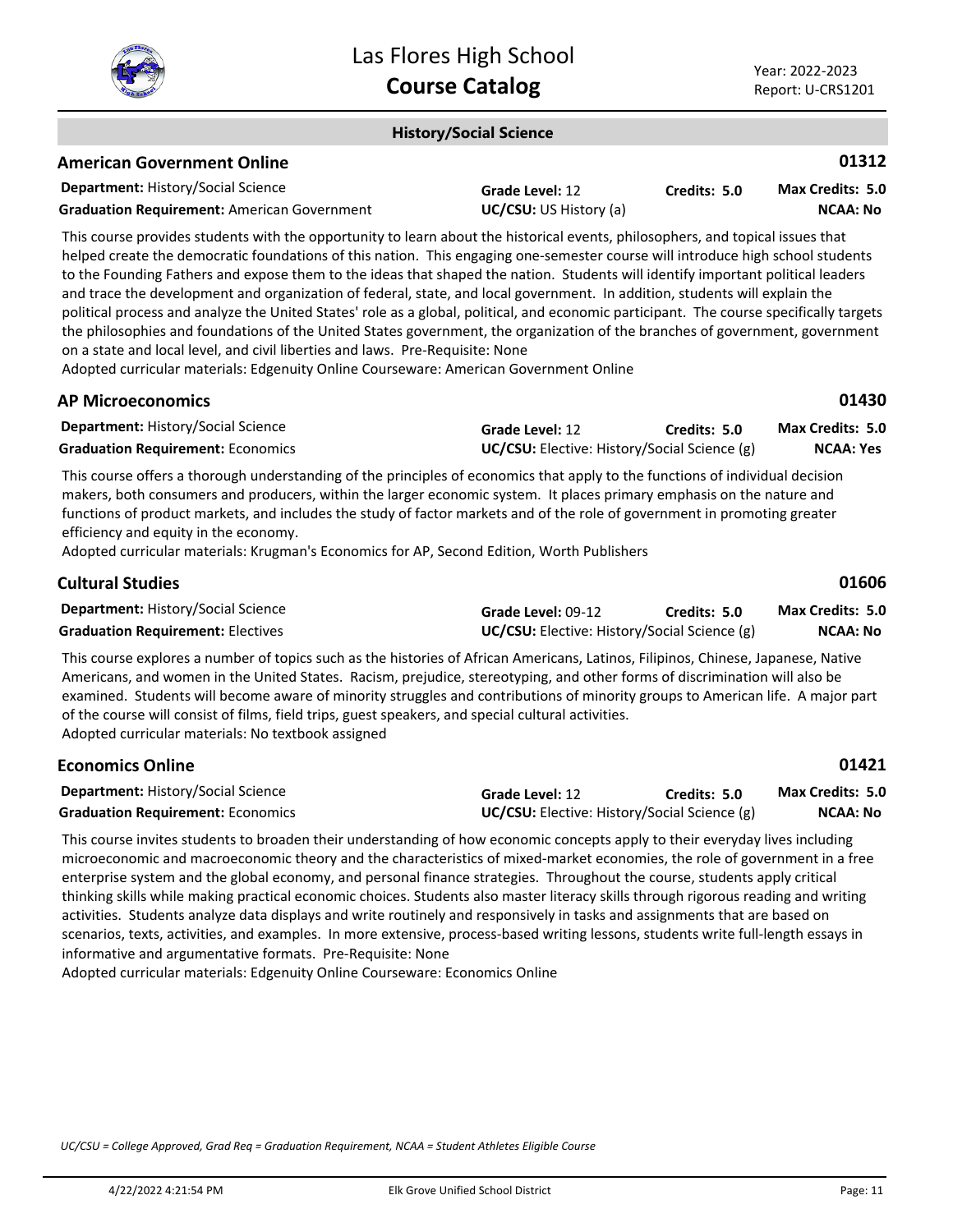| <b>Empowerment Skills For Young Adults</b>                                                                                                                                                                                                                                                                                                                                                                                                                                                                                                                |                 |                                                                    |                          | 01612                                       |
|-----------------------------------------------------------------------------------------------------------------------------------------------------------------------------------------------------------------------------------------------------------------------------------------------------------------------------------------------------------------------------------------------------------------------------------------------------------------------------------------------------------------------------------------------------------|-----------------|--------------------------------------------------------------------|--------------------------|---------------------------------------------|
| <b>Department: History/Social Science</b><br><b>Graduation Requirement: Electives</b>                                                                                                                                                                                                                                                                                                                                                                                                                                                                     | UC/CSU: None    | Grade Level: 09-12                                                 | Credits: 5.0             | Max Credits: 5.0<br><b>NCAA: No</b>         |
| This course explores the social and cultural development of students today. Students will focus specifically on the effect of<br>personal and societal issues as they relate to young adults. Topics include: relationships, stereotypes, the influence of the media,<br>perceptions, family dynamics, societal issues, careers, and physical presence and self-presentation. Self-reflection and<br>assessment will occur as students create and keep a personal journal throughout the course.<br>Adopted curricular materials: No textbook assigned    |                 |                                                                    |                          |                                             |
| <b>Psychology I</b>                                                                                                                                                                                                                                                                                                                                                                                                                                                                                                                                       |                 |                                                                    |                          | 01601                                       |
| Department: History/Social Science<br><b>Graduation Requirement: Electives</b>                                                                                                                                                                                                                                                                                                                                                                                                                                                                            |                 | Grade Level: 10-12<br>UC/CSU: Elective: History/Social Science (g) | Credits: 5.0             | Max Credits: 5.0<br><b>NCAA: Yes</b>        |
| This course provides students with a better understanding of human behavior. Students learn how their actions relate to the<br>behavior of others. Units that will be covered include: Introduction to Psychology, learning principles and applications, memory<br>and thought, adolescence and adulthood, and personality theories. Projects of each student's own design will be due at the end<br>of the semester.<br>Adopted curricular materials: Essentials of Psychology Concepts and Applications, 6th Edition, Cengage Learning, Inc., Copyright |                 |                                                                    |                          |                                             |
| 2022                                                                                                                                                                                                                                                                                                                                                                                                                                                                                                                                                      |                 |                                                                    |                          |                                             |
| <b>Psychology II</b>                                                                                                                                                                                                                                                                                                                                                                                                                                                                                                                                      |                 |                                                                    |                          | 01602                                       |
| <b>Department: History/Social Science</b><br><b>Graduation Requirement: Electives</b>                                                                                                                                                                                                                                                                                                                                                                                                                                                                     |                 | Grade Level: 10-12<br>UC/CSU: Elective: History/Social Science (g) | Credits: 5.0             | <b>Max Credits: 5.0</b><br><b>NCAA: Yes</b> |
| This course explores the topics of: Psychology and society, human relations, careers in psychology, adjustment in the family,<br>adulthood and aging, mental retardation, drugs and behavior, and suicide. In addition to obtaining useful insights into specific<br>topics related to the field of psychology, students will further develop the necessary research and writing skills for success at the<br>university level. Projects of each student's own design will be due at the end of the semester.                                             |                 |                                                                    |                          |                                             |
| Adopted curricular materials: Essentials of Psychology Concepts and Applications, 6th Edition, Cengage Learning, Inc., Copyright<br>2022                                                                                                                                                                                                                                                                                                                                                                                                                  |                 |                                                                    |                          |                                             |
| <b>Social Science 7</b>                                                                                                                                                                                                                                                                                                                                                                                                                                                                                                                                   |                 |                                                                    |                          | 01510                                       |
| <b>Department: History/Social Science</b>                                                                                                                                                                                                                                                                                                                                                                                                                                                                                                                 | Grade Level: 07 | <b>Credits: 10.0</b>                                               | <b>Max Credits: 10.0</b> |                                             |

This course will introduce students to world cultures and geography. All units will be taught within a structured format to present the essential elements of government, religion, economics, achievements, and geography. Students will examine the social, cultural and technological changes during the period of 500 - 1789 A.D. Thematic units will drive the curriculum and will guide students through the acquisition of the lifelong skills of reading, writing, technology, research, and oral communication. Adopted curricular materials: World History & Geography: Medieval to Early Modern Times, McGraw Hill

| <b>Social Science 8</b>                   |                 |               |                   | 01550 |
|-------------------------------------------|-----------------|---------------|-------------------|-------|
| <b>Department: History/Social Science</b> | Grade Level: 08 | Credits: 10.0 | Max Credits: 10.0 |       |

In this course students will study United States history from 1600 to 1920, concentrating on the critical events from the framing of the Constitution to World War I. Students will examine the social, cultural, political, and technological changes during this time in American history. The in-depth investigation of historical events and periods, the fostering of multicultural awareness, and the recognition of ethical, civic, and democratic values present in American history represent the major aspects of this course. Adopted curricular materials: United States History & Geography: Growth & Conflict, McGraw Hill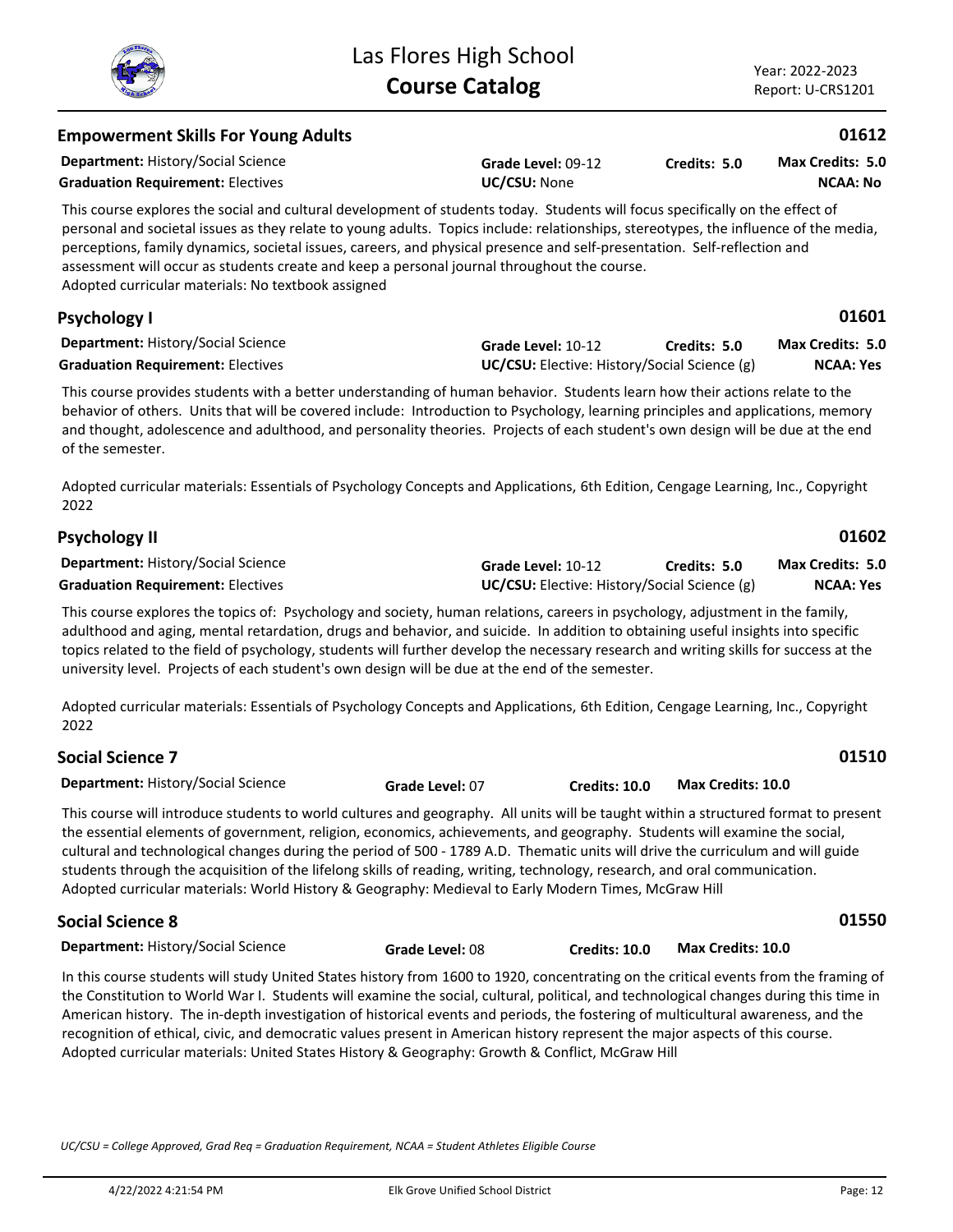Year: 2022-2023 Report: U-CRS1201

**01560**

**01211**

**01013**

# **Social Science 8 Honors**

**Department:** History/Social Science

**Grade Level:** 08 **Credits: 10.0 Max Credits: 10.0**

In this course students will study the same standards as in the Social Science 8 course; however, at the honors level, the increased academic rigor of the course is based on additional enrichment activities, reading, and writing assignments. The extended learning activities require students to increase their use of critical thinking styles to include analysis, synthesis, evaluation, and problem solving. Honors students must have the motivation to accelerate through standards and handle a more rigorous pace when learning.

Adopted curricular materials: United States History & Geography: Growth & Conflict, McGraw Hill

#### **Department:** History/Social Science **01615 Sociology Grade Level:** 11-12 **Graduation Requirement:** Electives **UC/CSU:** Elective: History/Social Science (g) **Credits: 5.0 NCAA: Yes Max Credits: 5.0**

This course provides students with an examination of: culture, personality, social institutions, social change, population, social processes, and collective behavior. The goal of this course is to introduce students to the sociological perspective, thus students will be highly encouraged to integrate the course reading assignments with their own personal life experiences. The course will provide students with the opportunity to investigate, think, and create in lieu of collecting material from textbooks and memorizing it for tests.

Adopted curricular materials: Sociology, Thompson Learning

| <b>US History Online</b>                  |                     |               | 01211             |
|-------------------------------------------|---------------------|---------------|-------------------|
| <b>Department: History/Social Science</b> | Grade Level: 11-12  | Credits: 10.0 | Max Credits: 10.0 |
| <b>Graduation Requirement: US History</b> | <b>UC/CSU:</b> None |               | NCAA: No          |

This course presents a cohesive and comprehensive overview of the major events and turning points of U.S. history from the establishment of government through the modern age. The course leads students toward a clearer understanding of the patterns, processes, and people that have shaped U.S. history. As students progress through each era of modern U.S. history, they will study the impact of dynamic leadership and economic and political change on the United States' rise to global prominence, the influence of social and political movements on societal change, and the importance of modern cultural and political developments. Recurring themes lead students to draw connections between the past and the present, between cultures, and between multiple perspectives. Pre-Requisite: None

Adopted curricular materials: Edgenuity Online Courseware: United States History Online

| <b>World Geography Online</b>             |                     |              | 01013                   |
|-------------------------------------------|---------------------|--------------|-------------------------|
| <b>Department: History/Social Science</b> | Grade Level: 09-12  | Credits: 5.0 | <b>Max Credits: 5.0</b> |
| <b>Graduation Requirement: Geography</b>  | <b>UC/CSU: None</b> |              | <b>NCAA: No</b>         |

This course introduces students to the physical, cultural, and political geography of the various regions of the world. It is intended to meet the curriculum goals set forth by the History-Social Science Framework for California Public Schools. Comprehensive and organized by region, this course helps students understand the Earth's physical and human diversity. Students analyze population and settlement patterns and evaluate the ways that human activities modify the physical environment as they gain a rich understanding of global cultures and the historical factors that have shaped the world around them. Pre-Requisite: None Adopted curricular materials: Edgenuity Online Courseware: Geography Online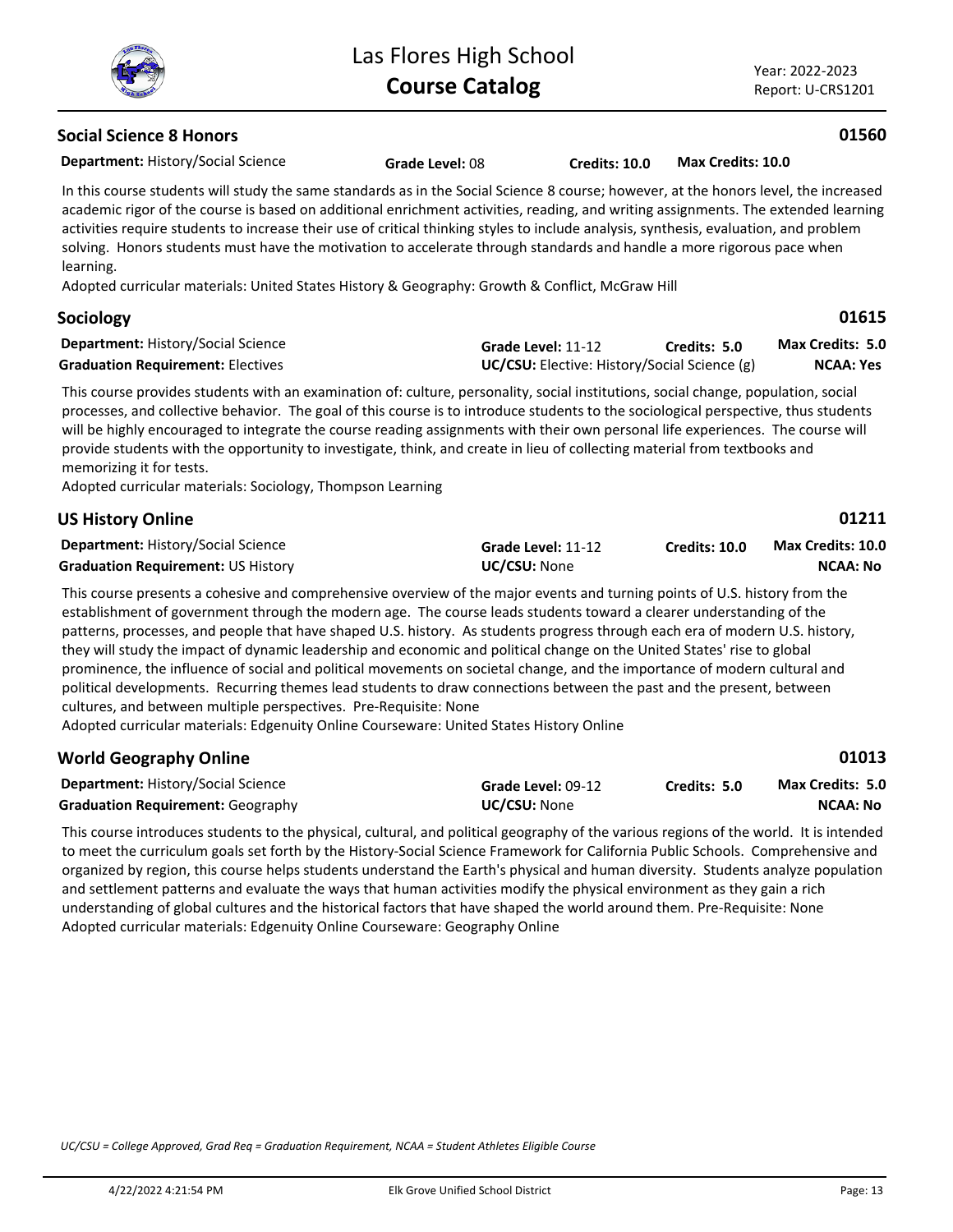# **World History Online**

**Department:** History/Social Science

Graduation Requirement: World History **UC/CSU: None** 

**Grade Level:** 10-12

**Credits: 10.0 NCAA: No Max Credits: 10.0**

This course examines the major events and turning points of world history from ancient times to the present. Students investigate the development of classical civilizations in the Middle East, Africa, Europe, and Asia, and they explore the economic, political, and social revolutions that have transformed human history. At the end of the course, students conduct a rigorous study of modern history, allowing them to draw connections between past events and contemporary issues. The use of recurring themes, such as social history, democratic government, and the relationship between history and the arts, allows students to draw connections between the past and the present, among cultures, and among multiple perspectives. Pre-Requisite: None

Adopted curricular materials: Edgenuity Online Courseware: World History Online

# **You and the Law**

| ۰.<br>۰, |  |
|----------|--|
|----------|--|

**01111**

| <b>Department: History/Social Science</b> | Grade Level: 09-12                                  | Credits: 5.0 | <b>Max Credits: 5.0</b> |
|-------------------------------------------|-----------------------------------------------------|--------------|-------------------------|
| <b>Graduation Requirement: Electives</b>  | <b>UC/CSU:</b> Elective: History/Social Science (g) |              | <b>NCAA: Yes</b>        |

This course explores the following units: Criminal Law and Juvenile Justice, Tort Law, Consumer Law, Family Law, Housing Law, Constitutional Issues, and Individual Rights and Liberties. This course is a one-semester social science elective that introduces students to criminal and civil justice concepts.

Adopted curricular materials: Street Law: A Course in Practical Law, 10th Edition, McGraw Hill, copyright 2021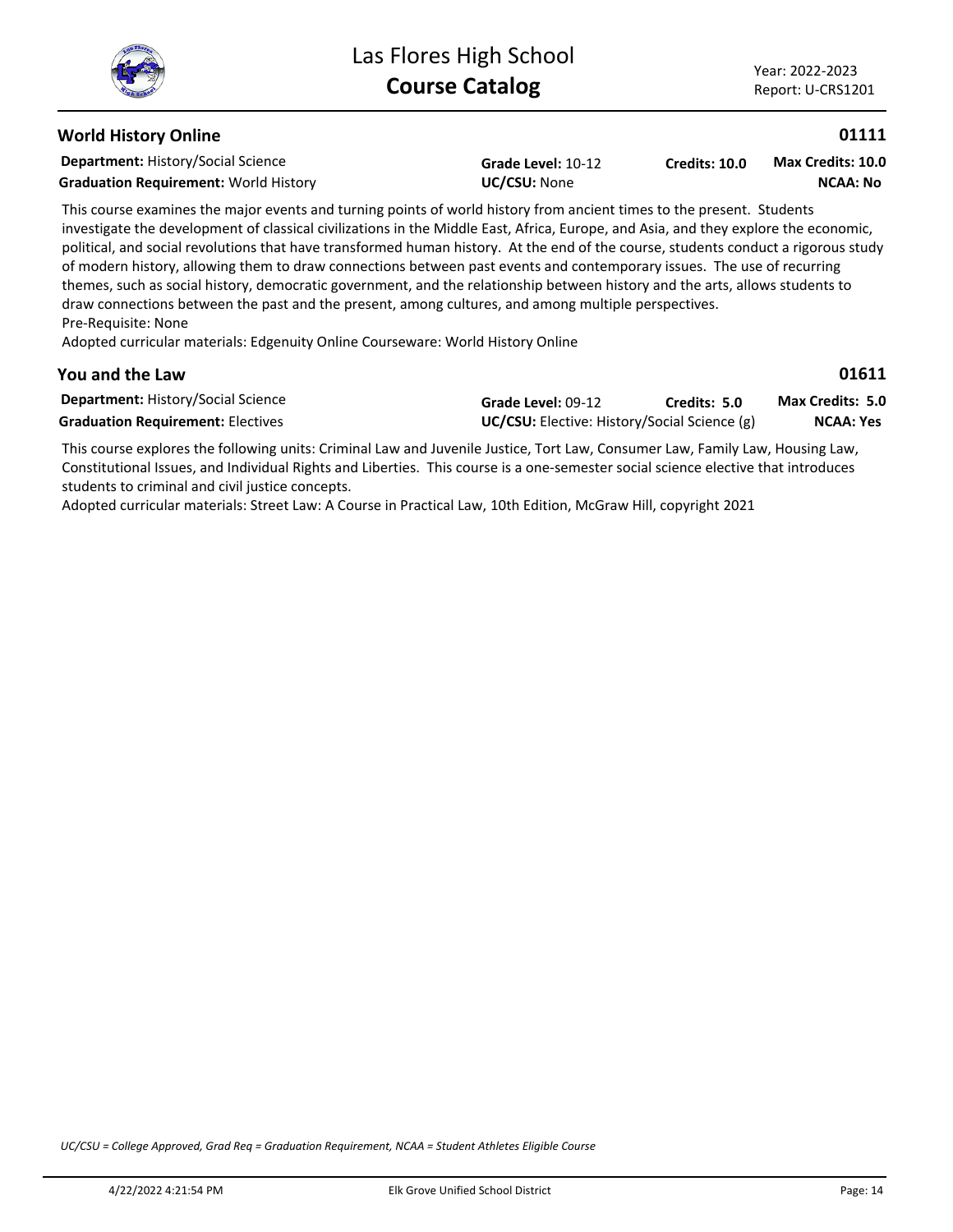

#### **Mathematics**

| <b>AP Calculus AB</b>                      |                                    |               | 03050             |
|--------------------------------------------|------------------------------------|---------------|-------------------|
| <b>Department:</b> Mathematics             | Grade Level: 09-12                 | Credits: 10.0 | Max Credits: 10.0 |
| <b>Graduation Requirement: Mathematics</b> | <b>UC/CSU:</b> Mathematics III (c) |               | <b>NCAA: Yes</b>  |

This advanced course is designed to parallel the first semester of a college level calculus course and will cover differential and integral calculus. Topics that will be covered include: limits, differentiation, applications of differentiation, integration, applications of integration, and elementary functions. This class will prepare students to take the AP Calculus AB test near the end of the school year, giving them the opportunity to earn college credit. Students are strongly encouraged to take the AP exam. A graphing calculator is recommended. This course uses a "5-point A" grading system recognized by the CSU and UC system. Pre-requisite(s): Pre-Calculus with a grade of C or better

Adopted curricular materials: Calculus, 11th Edition; Cengage Learning

| <b>Applied Mathematics</b>                 |                          |               | 03019                    |
|--------------------------------------------|--------------------------|---------------|--------------------------|
| <b>Department: Mathematics</b>             | Grade Level: 09-12       | Credits: 10.0 | <b>Max Credits: 10.0</b> |
| <b>Graduation Requirement: Mathematics</b> | UC/CSU: Mathematics I(c) |               | NCAA: No                 |
|                                            |                          |               |                          |

This year-long college-preparatory course supports key Mathematics I standards and introduces key Mathematics II standards. Designed for students who seek a better grasp of mathematical concepts before enrolling in Mathematics II, this course makes explicit connections between the Standards for Mathematical Practice and the Content Standards through performance tasks and project-based learning. This course prioritizes the usefulness in learning mathematics as students apply their knowledge using a variety of avenues such as surveys and art.

Pre-requisite(s): Mathematics I

Adopted curricular materials: EGUSD Printed APPLIED MATH Materials

| <b>Mathematics 7</b>                                                                                                                                                                                                                                                                                                                                                                                                                                                                                                                                                                                                |                 |               |                   | 03511 |
|---------------------------------------------------------------------------------------------------------------------------------------------------------------------------------------------------------------------------------------------------------------------------------------------------------------------------------------------------------------------------------------------------------------------------------------------------------------------------------------------------------------------------------------------------------------------------------------------------------------------|-----------------|---------------|-------------------|-------|
| <b>Department: Mathematics</b>                                                                                                                                                                                                                                                                                                                                                                                                                                                                                                                                                                                      | Grade Level: 07 | Credits: 10.0 | Max Credits: 10.0 |       |
| This course focuses on four critical areas: (1) developing understanding of and applying proportional relationships, including<br>percentages; (2) developing understanding of operations with rational numbers and working with expressions and linear<br>equations; (3) solving problems involving scale drawings and informal geometric constructions and working with two- and three-<br>dimensional shapes to solve problems involving area, surface area, and volume; and (4) drawing inferences about populations<br>based on samples.<br>Adopted curricular materials: Go Math 7, Houghton-Mifflin/Harcourt |                 |               |                   |       |
| <b>Mathematics 7 Support</b>                                                                                                                                                                                                                                                                                                                                                                                                                                                                                                                                                                                        |                 |               |                   | 03512 |
| <b>Department: Mathematics</b>                                                                                                                                                                                                                                                                                                                                                                                                                                                                                                                                                                                      | Grade Level: 07 | Credits: 10.0 | Max Credits: 10.0 |       |
|                                                                                                                                                                                                                                                                                                                                                                                                                                                                                                                                                                                                                     |                 |               |                   |       |

This course, taken concurrently with Mathematics 7, encompasses the same standards focus as 7th Grade Math. Students will be provided additional academic support to develop below grade level standards. This support may include more time, smaller class size, modified curriculum, and instructional strategies.

Adopted curricular materials: IXL Math (digital/on-line curriculum)

# **Mathematics 8**

**Department:** Mathematics

This course focuses on three critical areas: (1) formulating and reasoning about expressions and equations, including modeling an association in bivariate data with a linear equation, and solving linear equations and systems of linear equations; (2) grasping the concept of a function and using functions to describe quantitative relationships; (3) analyzing two- and three-dimensional space and figures using distance, angle, similarity, and congruence and understanding and applying the Pythagorean Theorem. Adopted curricular materials: Go Math 8, Houghton-Mifflin/Harcourt

**Grade Level:** 08 **Credits: 10.0 Max Credits: 10.0**

*UC/CSU = College Approved, Grad Req = Graduation Requirement, NCAA = Student Athletes Eligible Course*

**03514**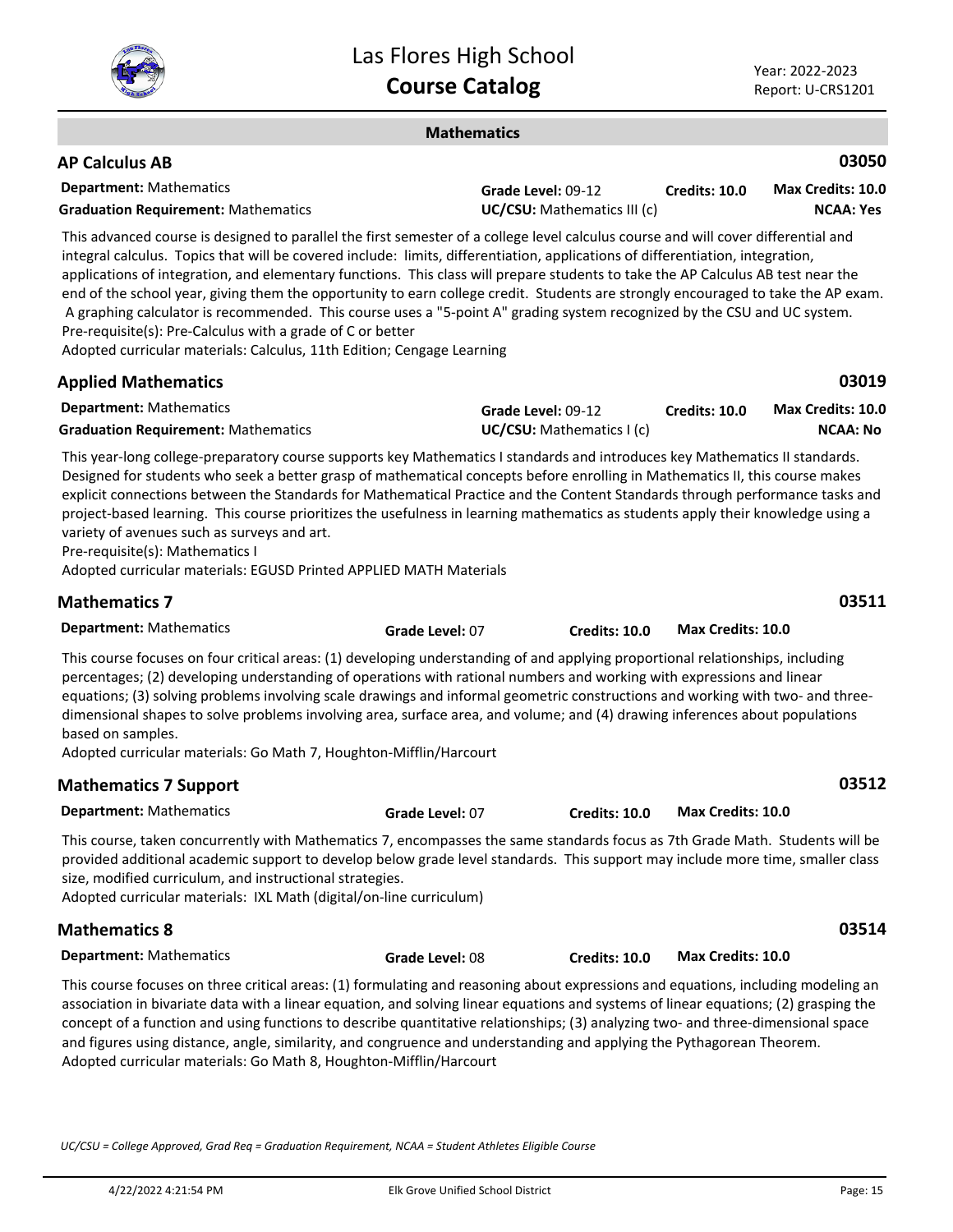

Year: 2022-2023 Report: U-CRS1201

# **Mathematics 8 Support**

**Department:** Mathematics This course, taken concurrently with Mathematics 8, encompasses the same standards focus as 8th Grade Math. Students will be provided additional academic support to develop below grade level standards. This support may include more time, smaller class size, modified curriculum, and instructional strategies. **Grade Level:** 08 **Credits: 10.0 Max Credits: 10.0**

Adopted curricular materials: IXL Math (digital/on-line curriculum)

| <b>Mathematics I</b>                         |                           |                      | 03015                    |
|----------------------------------------------|---------------------------|----------------------|--------------------------|
| <b>Department:</b> Mathematics               | <b>Grade Level: 08-12</b> | <b>Credits: 10.0</b> | <b>Max Credits: 10.0</b> |
| <b>Graduation Requirement: Mathematics I</b> | UC/CSU: Mathematics I(c)  |                      | NCAA: Yes                |

This course is the first course in a series of three that uses an integrated approach to cover the following domains: Number and Quantity, Algebra, Functions, Geometry, and Statistics and Probability. The problem situations, models, and technology used will foster connections to the eight standards of mathematical practice, which develop concepts from multiple perspectives. Mathematics I topics focus on the interconnectedness of function elements, tables, graphs, and equations; comparison and contrast and decision-making using Algebraic models; proving Geometric theorems about two-dimensional figures; and modeling using mathematical probability. Technology will be used to introduce and expand upon all areas of focus. Adopted curricular materials: Integrated Mathematics 1, Houghton-Mifflin Harcourt

| <b>Mathematics I Online</b>                  |                     |                      | 03701             |
|----------------------------------------------|---------------------|----------------------|-------------------|
| <b>Department:</b> Mathematics               | Grade Level: 09-12  | <b>Credits: 10.0</b> | Max Credits: 10.0 |
| <b>Graduation Requirement: Mathematics I</b> | <b>UC/CSU:</b> None |                      | NCAA: No          |

This course is the first course in a series of three that uses an integrated approach to cover the following domains: Number and Quantity, Algebra, Functions, Geometry, and Statistics and Probability. The problem situations, models, and technology used will foster connections to the eight standards of mathematical practice, which develop concepts from multiple perspectives. Mathematics I topics focus on the interconnectedness of function elements, tables, graphs, and equations; comparison and contrast and decision-making using Algebraic models; proving Geometric theorems about two-dimensional figures; and modeling using mathematical probability. Technology will be used to introduce and expand upon all areas of focus. Adopted curricular materials: Edgenuity Online Courseware Mathematics I

#### **Department:** Mathematics **03702 Mathematics II Online Grade Level:** 10-12 **Graduation Requirement:** Mathematics **UC/CSU:** Mathematics II (c) **Credits: 10.0 NCAA: No Max Credits: 10.0**

This course is the second course in a series of three that uses an integrated approach to cover the following domains: Number and Quantity, Algebra, Functions, Geometry, and Statistics and Probability. This course focuses on extending the laws of exponents to rational exponents, and solving and comparing the characteristics of functions, including their associated inequalities. Students will extend their work with similarity, triangle and coordinate proofs, constructions, congruence, and transformations while using proportional reasoning, trigonometric ratios and the Pythagorean Identity. Students will expand their conceptual understanding of probability and statistics.

Pre-requisite(s): Mathematics I or Applied Mathematics with a grade of C or better Adopted curricular materials: Edgenuity Online Courseware Mathematics II

*UC/CSU = College Approved, Grad Req = Graduation Requirement, NCAA = Student Athletes Eligible Course*



# **03515**

| ×<br>×<br>۰.<br>۰, | ۰, |
|--------------------|----|
|--------------------|----|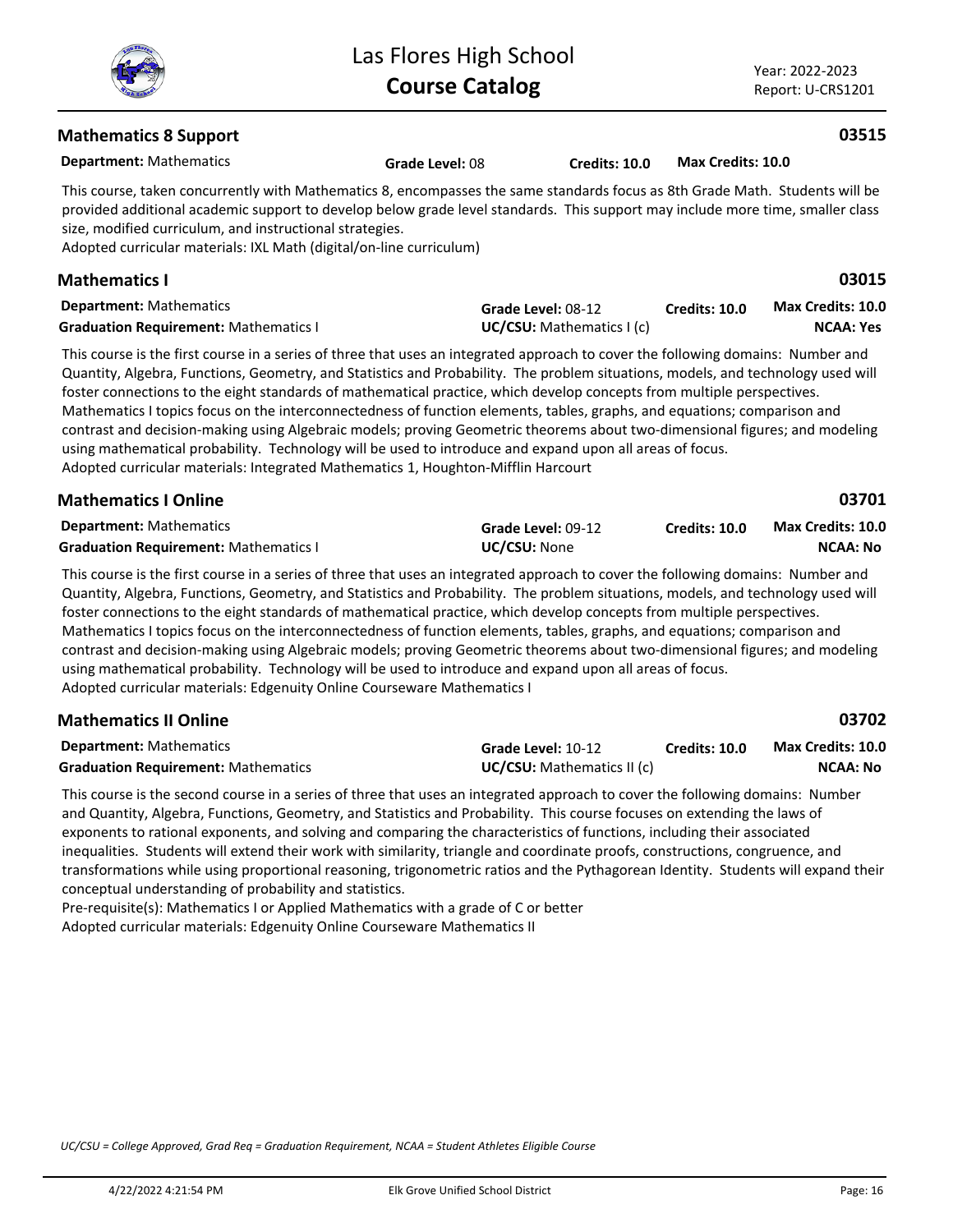| <b>Mathematics III Online</b>                                                                                                                                                                                                                                                                                                                                                                                                                                                                                                                                                                                                                                                                                                                                                                                                             |                                                   |                      | 03703                                        |
|-------------------------------------------------------------------------------------------------------------------------------------------------------------------------------------------------------------------------------------------------------------------------------------------------------------------------------------------------------------------------------------------------------------------------------------------------------------------------------------------------------------------------------------------------------------------------------------------------------------------------------------------------------------------------------------------------------------------------------------------------------------------------------------------------------------------------------------------|---------------------------------------------------|----------------------|----------------------------------------------|
| <b>Department: Mathematics</b><br><b>Graduation Requirement: Mathematics</b>                                                                                                                                                                                                                                                                                                                                                                                                                                                                                                                                                                                                                                                                                                                                                              | Grade Level: 11-12<br>UC/CSU: Mathematics III (c) | <b>Credits: 10.0</b> | <b>Max Credits: 10.0</b><br><b>NCAA: No</b>  |
| This course is the third course in a series of three that uses an integrated approach to cover the following domains: Number and<br>Quantity, Algebra, Functions, Geometry, and Statistics and Probability. This course focuses on four major areas:(1) Expanding the<br>understanding of functions to include polynomial, rational, and radical functions, (2) Expanding right triangle trigonometry to<br>include general triangles, (3) Applying methods from probability and statistics to draw inferences and conclusions from data, and<br>(4) Consolidating functions and geometry to create models and solve contextual problems.<br>Pre-requisite(s): Mathematics II, Mathematics II B Part 2, or Mathematics II Honors with a grade of C or better<br>Adopted curricular materials: Edgenuity Online Courseware Mathematics III |                                                   |                      |                                              |
| <b>Pre-Calculus</b>                                                                                                                                                                                                                                                                                                                                                                                                                                                                                                                                                                                                                                                                                                                                                                                                                       |                                                   |                      | 03040                                        |
| <b>Department: Mathematics</b><br><b>Graduation Requirement: Mathematics</b>                                                                                                                                                                                                                                                                                                                                                                                                                                                                                                                                                                                                                                                                                                                                                              | Grade Level: 09-12<br>UC/CSU: Mathematics III (c) | Credits: 10.0        | <b>Max Credits: 10.0</b><br><b>NCAA: Yes</b> |
| This course is designed to extend the study of mathematics beyond the standard three-year progression of Mathematics I,<br>Mathematics II, Mathematics III. Topics that will be covered will include: math analysis, trigonometry, and linear algebra. A<br>graphing calculator is recommended.<br>Pre-requisite(s): Mathematics III with a grade of C or better<br>Adopted curricular materials: Precalculus with Limits, 4th Edition, Cengage Learning                                                                                                                                                                                                                                                                                                                                                                                  |                                                   |                      |                                              |
| <b>Pre-Calculus Honors</b>                                                                                                                                                                                                                                                                                                                                                                                                                                                                                                                                                                                                                                                                                                                                                                                                                |                                                   |                      | 03041                                        |
| <b>Department: Mathematics</b><br><b>Graduation Requirement: Mathematics</b>                                                                                                                                                                                                                                                                                                                                                                                                                                                                                                                                                                                                                                                                                                                                                              | Grade Level: 10-12<br>UC/CSU: Mathematics III (c) | <b>Credits: 10.0</b> | <b>Max Credits: 10.0</b><br><b>NCAA: Yes</b> |
| This course is designed to extend the study of mathematics beyond the standard three-year progression of Mathematics I,<br>Mathematics II, Mathematics III. It is recommended for those students who wish to take an AP calculus class. Topics that will be<br>covered will include: limits, derivatives, continuity, piece-wise functions, as well as math analysis, trigonometry, and linear<br>algebra. A graphing calculator is recommended. This course uses a "5-point A" grading system recognized by the CSU and UC<br>systems. This EGUSD honors course is recognized as an honors level course by UC/CSU and earns a GPA enhancement by both<br>EGUSD and UC/CSU.<br>$\cdots$ $\cdots$ $\cdots$ $\cdots$ $\cdots$ $\cdots$                                                                                                      |                                                   |                      |                                              |

Pre-requisite(s): Mathematics III with a grade of C or better

Adopted curricular materials: Precalculus with Limits, 4th Edition, Cengage Learning

| <b>Probability and Statistics</b>                                                                                                                                                                                                                            |                                                          |               | 03068                                 |  |  |
|--------------------------------------------------------------------------------------------------------------------------------------------------------------------------------------------------------------------------------------------------------------|----------------------------------------------------------|---------------|---------------------------------------|--|--|
| <b>Department: Mathematics</b><br><b>Graduation Requirement: Mathematics</b>                                                                                                                                                                                 | Grade Level: 11-12<br><b>UC/CSU:</b> Mathematics III (c) | Credits: 10.0 | Max Credits: 10.0<br><b>NCAA: Yes</b> |  |  |
| This course is designed to explore the study of probability and the processing of statistical information. The course will review<br>Algebra and Geometry concepts that relate to statistics. The topics that will be covered include: probability, standard |                                                          |               |                                       |  |  |

distributions, measures of central tendency, standard deviation, and interpretation of these data. (A scientific calculator is recommended.)

Pre-requisite(s): Pre-requisite(s): Mathematics II, Mathematics II B, Part 2, Mathematics II Honors, or Exploring Functions through Mathematical Practices with a grade of C or better

Adopted curricular materials: Statistics and Probability with Applications, Third Edition; Bedford, Freeman & Worth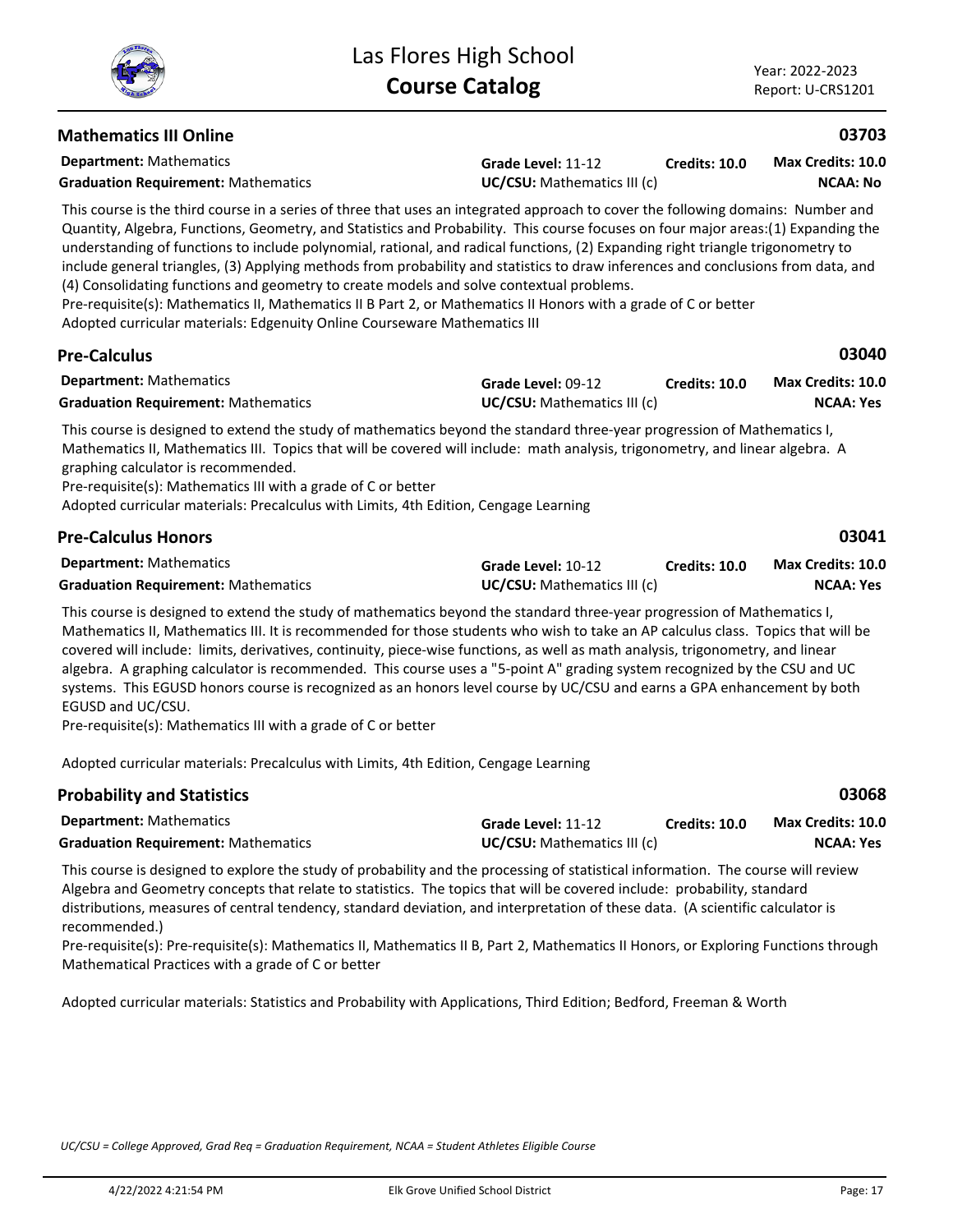

#### **Physical Education Department:** Physical Education **08624** This course is designed to stress the importance of cardiovascular, muscular, and mental fitness development for maintaining a healthy lifestyle. The course will help students acquire the knowledge, skills, and attitude necessary for physical fitness through their participation in a walking program and low-impact exercises (i.e., yoga, chi, aerobics, etc.). This course may be repeated for a maximum of 30 credits. Pre-requisite(s): PE Course I Adopted curricular materials: No textbook assigned **Personal Fitness/Walking Grade Level:** 10-12 **Graduation Requirement:** Physical Education **UC/CSU:** None **Credits: 5.0 NCAA: No Max Credits: 30.0 Department:** Physical Education **08000** This course is the study and practice of the science and art of human movement. Through physical education, individuals learn to perform the motor skills necessary in everyday living, as well as the skills needed for a lifetime of physical activity. Within the physical education program, students will be introduced to a variety of these lifetime activities. They will develop and maintain sound physiological functions through vigorous muscular activity and will increase their appreciation of movement while **Physical Education 7 Grade Level:** 07 **Credits: 10.0 Max Credits: 10.0**

developing greater physical self-awareness. The 7th grade activities and sports may include: Weight Training, Frisbee, Pickle Ball, Bowling, Basketball, Track and Field, and Dance.

Adopted curricular materials: No textbook assigned

# **Physical Education 8**

**Department:** Physical Education

**Grade Level:** 08 **Credits: 10.0 Max Credits: 10.0**

**08010**

This course is the study and practice of the science and art of human movement. Through physical education, individuals learn to perform the motor skills necessary in everyday living, as well as the skills needed for a lifetime of physical activity. Within the physical education program, students will be introduced to a variety of these lifetime activities. They will develop and maintain sound physiological functions through vigorous muscular activity and will increase their appreciation of movement while developing greater physical self-awareness. The 8th grade activities and sports may include: volleyball, flag football, team handball, soccer, basketball, dance, tumbling, track and field, softball, and weight training. Adopted curricular materials: No textbook assigned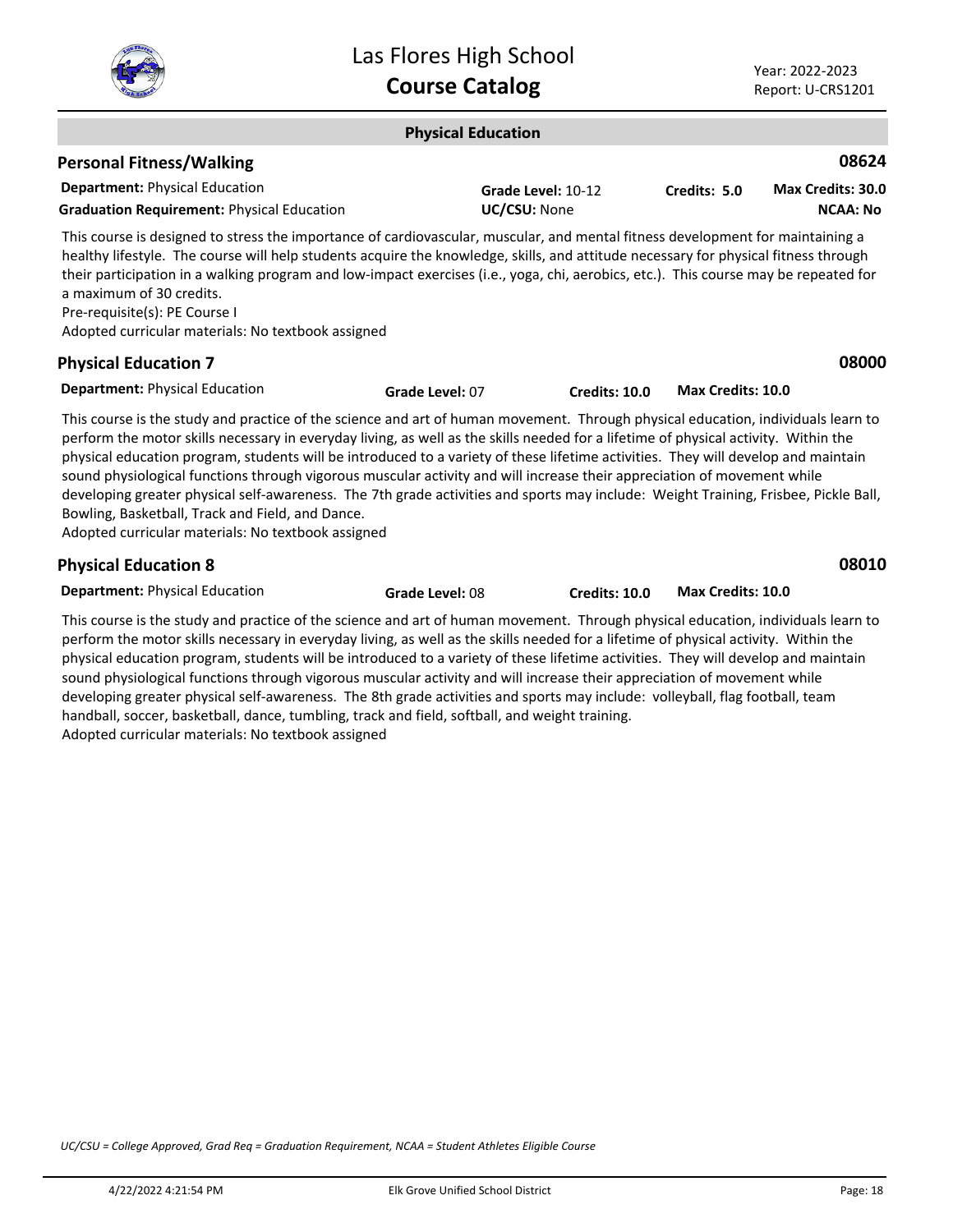# **Physical Education, Course I**

**Department:** Physical Education

**Graduation Requirement:** Physical Education **UC/CSU:** None

**Grade Level:** 09-12

**Credits: 10.0 NCAA: No Max Credits: 10.0**

This course provides a wide variety of activities focusing on aquatics, rhythm/dance, and individual and team activities. All students are expected to dress and participate on a daily basis. The class is designed to provide an introduction to many different activities. In each activity, fitness, fundamentals, and skill development will be emphasized. Grades are based on skill development, participation, writing assignments, and written tests. All 9th grade students are required to pass 5 out of 6 of the state's FITNESSGRAM tests.

Adopted curricular materials: No textbook assigned

#### PHYSICAL EDUCATION, ADAPTED

This course provides for students whose needs are not met in the regular program. The adapted physical education program is under the supervision of an Adapted Physical Education (A.P.E.) specialist with training in this area. Enrollment must be accompanied by a physician's approval. The program provides individualized activities specially designed to meet each student's needs and conditions. The class gives special attention to those with limitations and protects students with disabilities. Pre-requisite(s): I.E.P. and physician approval

Adopted curricular materials: No textbook assigned

#### PHYSICAL EDUCATION, MODIFIED

This course provides for students with temporary limitations (four weeks to one year) i.e., knee, arm, ankle, shoulder, back problems, fractures. Enrollment must be accompanied by a physician's recommendation. Activities may include archery, badminton, Frisbee games, golf, hockey, rhythms, table tennis, and weight training that will be modified to meet each student's needs.

Pre-requisite(s): Physician recommendation Adopted curricular materials: No textbook assigned

### **Physical Education, Course II**

**08030**

| <b>Department: Physical Education</b>             | Grade Level: 09-12  | Credits: 10.0 | <b>Max Credits: 10.0</b> |
|---------------------------------------------------|---------------------|---------------|--------------------------|
| <b>Graduation Requirement: Physical Education</b> | <b>UC/CSU: None</b> |               | <b>NCAA: No</b>          |

This course offers a variety of activities focusing on Junior combatives, gymnastics/tumbling and team activities through which the Senior California Department of Education Physical Education Content Standards, Course II, will be met. Students will learn skills necessary to perform a variety of physical activities as well as knowledge of physical fitness and wellness. They will create goals and integrate their knowledge into life-long patterns of wellness and fitness. Students who have not previously passed 5 out of 6 FITNESSGRAM tests in Course I will have to Pass 5 out of 6 FITNESSGRAM tests in Course II. Adopted curricular materials: No textbook assigned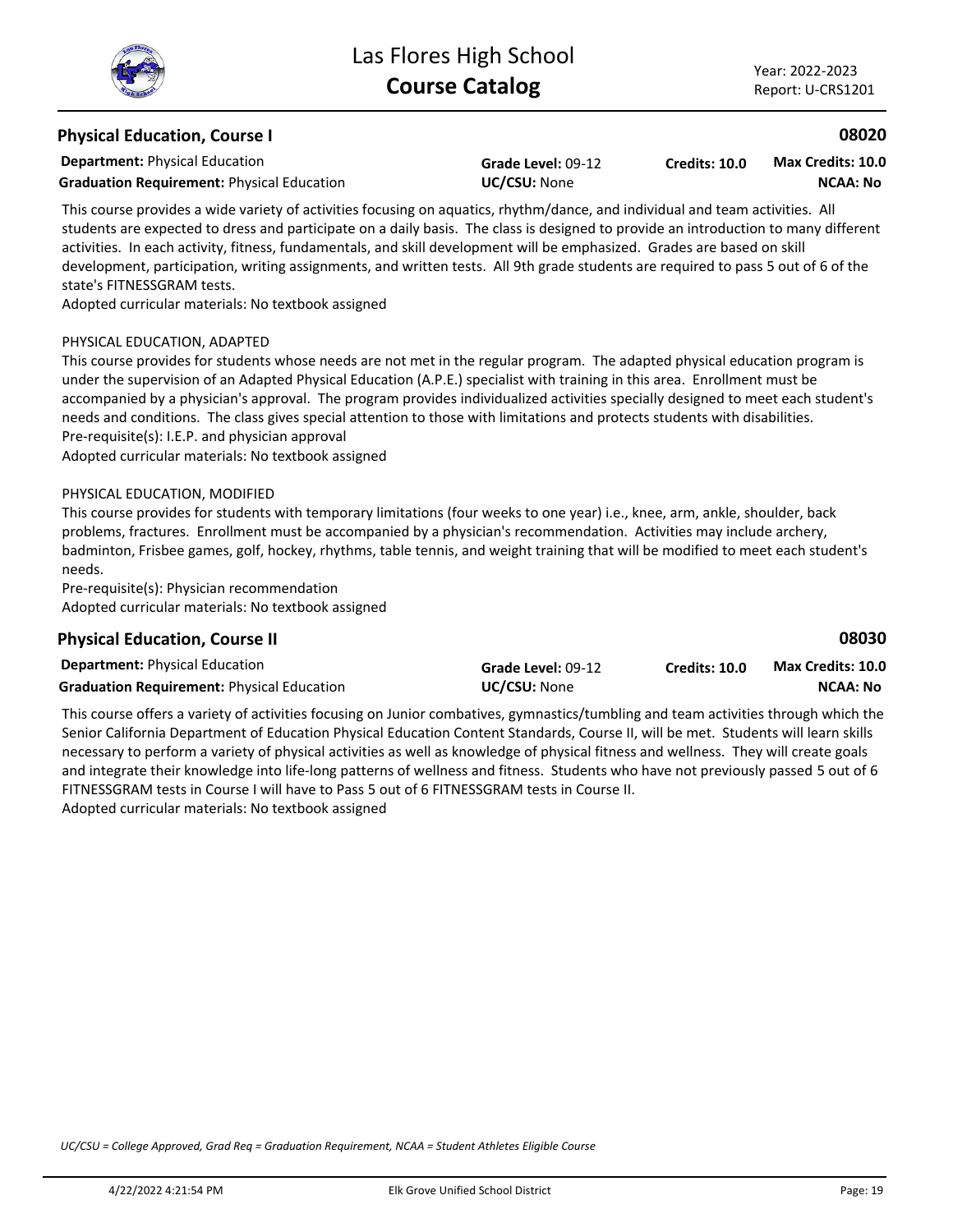

**Science**

#### **Department:** Science **04104** This laboratory course provides a foundation for the biological and earth sciences. Topics include ecosystem interactions and energy, history of Earth's atmosphere, evidence for evolution, inheritance of traits, structure and function, and ecosystem stability and the response to climate change. This course emphasizes developing conceptual models through asking questions, analyzing data, designing and carrying out experiments and designing solutions to real world situations. Co-requisite: Completion or enrollment in Mathematics I or equivalent Adopted curricular materials: STEMscopes CA-NGSS-3D, The Living Earth, Accelerated Learning, Inc. **Biology of the Living Earth Grade Level:** 09-12 **Graduation Requirement:** Life Science **UC/CSU:** Biological Science (d) **Credits: 10.0 NCAA: Yes Max Credits: 10.0 Department:** Science **04204** This laboratory course provides instruction in chemistry through exploration of natural phenomena in earth systems. Students will engage in scientific practices and laboratory experiments to investigate the following topics: atomic theory, chemical bonding and reactions, thermodynamics, plate tectonics, climate change, and ocean acidification. Co-requisite: Completion or enrollment in Mathematics I or equivalent Adopted curricular materials: Experience Chemistry in the Earth System, Copyright 2021, Pearson Education, Inc. **Chemistry in the Earth System Grade Level:** 10-12 **Graduation Requirement:** Physical Science **UC/CSU:** Physical Science (d) **Credits: 10.0 NCAA: Yes Max Credits: 10.0 Department:** Science **04630** This course is designed to give first-hand laboratory experience in observing and working with organisms in their environment. **Ecology Grade Level:** 11-12 **Graduation Requirement:** Life Science **UC/CSU:** Elective: Science (g) **Credits: 10.0 NCAA: Yes Max Credits: 10.0**

Students must be willing and able to work in a hands-on setting. Class topics will include studies of food webs and food energy, plant and animal populations, communities and ecosystems, as well as studies in human ecology. Students will also learn about the ecology of the Sacramento area. Students will be expected to complete individual projects and long-term assignments. Homework consists of reading, lab reports, term papers, and a research project. Students may be exposed to the FFA, supervised occupational experience programs, and careers in Agriculture Business.

Pre-requisite(s): Biology with a grade of C or better

Adopted curricular materials: Environmental Science, McGraw-Hill

| <b>Physics of the Universe</b>                  |                                     |               | 04304                    |
|-------------------------------------------------|-------------------------------------|---------------|--------------------------|
| <b>Department:</b> Science                      | Grade Level: 10-12                  | Credits: 10.0 | <b>Max Credits: 10.0</b> |
| <b>Graduation Requirement: Physical Science</b> | <b>UC/CSU:</b> Physical Science (d) |               | NCAA: Yes                |

This laboratory course addresses the relationships of physics in the universe. Emphasis is on observing phenomena, gathering and interpreting data, developing models, discovering graphical and mathematical relationships, and engineering and refining solutions to realistic problem scenarios. This course includes units on motion and forces, energy conversions, waves and electromagnetic waves, nuclear processes, and stellar processes.

Co-requisite: Completion of or enrollment in Mathematics I or equivalent

Adopted curricular materials: STEMscopes CA-NGSS-3D, Physics in the Universe, Accelerated Learning, Inc.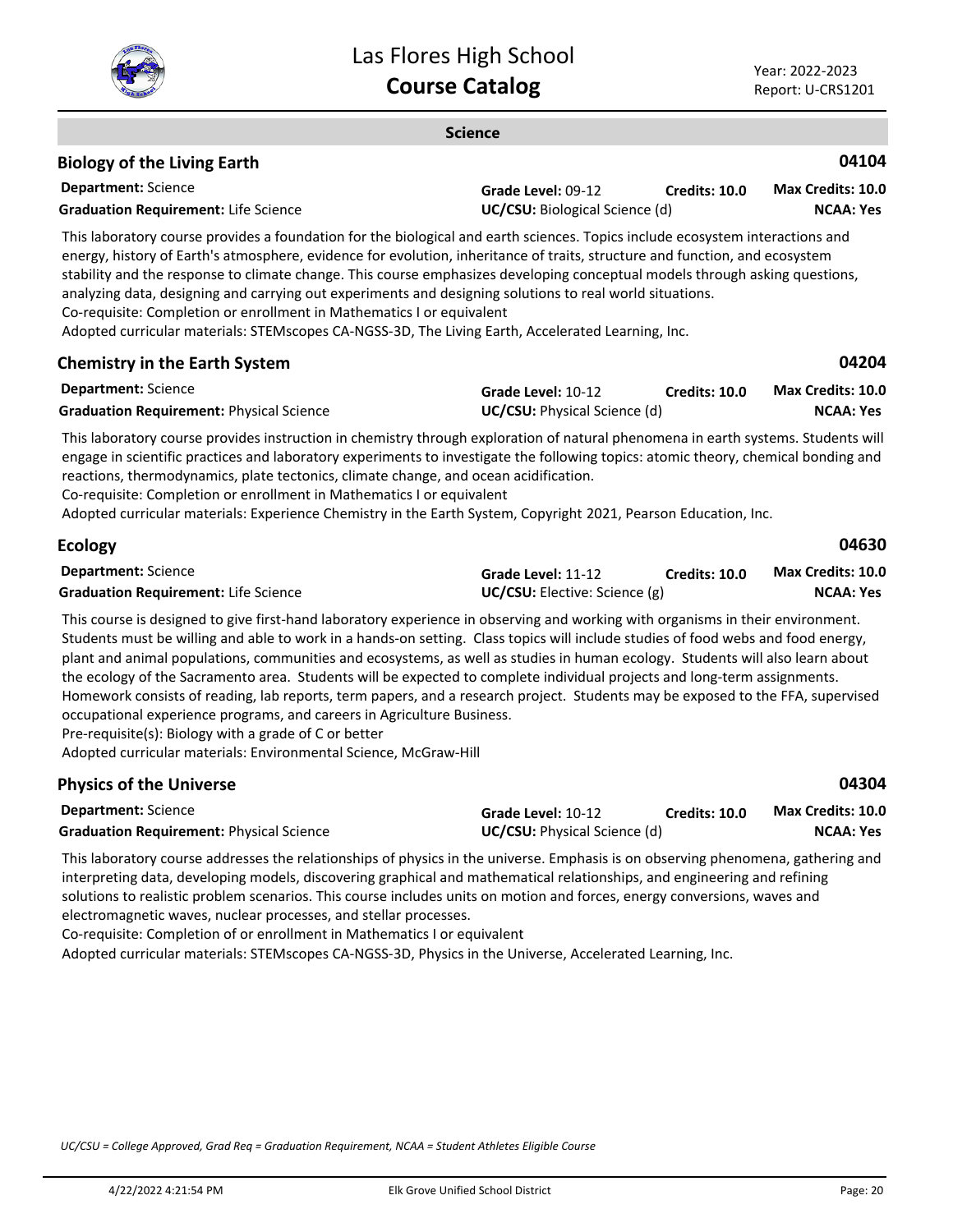Year: 2022-2023 Report: U-CRS1201

# **Science 7**

# **04010**

| <b>Department: Science</b>                                                                                                                                                                                                                                                                                                                                                                                                                                                                                                                           | Grade Level: 07 | <b>Credits: 10.0</b> | Max Credits: 10.0 |       |
|------------------------------------------------------------------------------------------------------------------------------------------------------------------------------------------------------------------------------------------------------------------------------------------------------------------------------------------------------------------------------------------------------------------------------------------------------------------------------------------------------------------------------------------------------|-----------------|----------------------|-------------------|-------|
| This course engages students in science and engineering practices through exploration of phenomena, hands-on laboratory<br>activities, problem-solving situations, open-ended investigations, and cooperative/collaborative work. The course emphasis is on<br>the life sciences, and topics may include structures and processes, ecosystems, heredity, and biological evolution. A unit on<br>comprehensive sexual health is also included as part of the curriculum.<br>Adopted curricular materials: STEMscopes CA-NGSS-3D, Grade 7 Life Science |                 |                      |                   |       |
| Science 8                                                                                                                                                                                                                                                                                                                                                                                                                                                                                                                                            |                 |                      |                   | 04020 |
| <b>Department: Science</b>                                                                                                                                                                                                                                                                                                                                                                                                                                                                                                                           | Grade Level: 08 | Credits: 10.0        | Max Credits: 10.0 |       |

This course builds on the science and engineering practices explored in earlier grades. The course emphasis is on the physical sciences, and topics may include matter and its interactions, motion and stability, energy, and waves and their applications. Adopted curricular materials: STEMscopes CA-NGSS-3D, Grade 8 Physical Science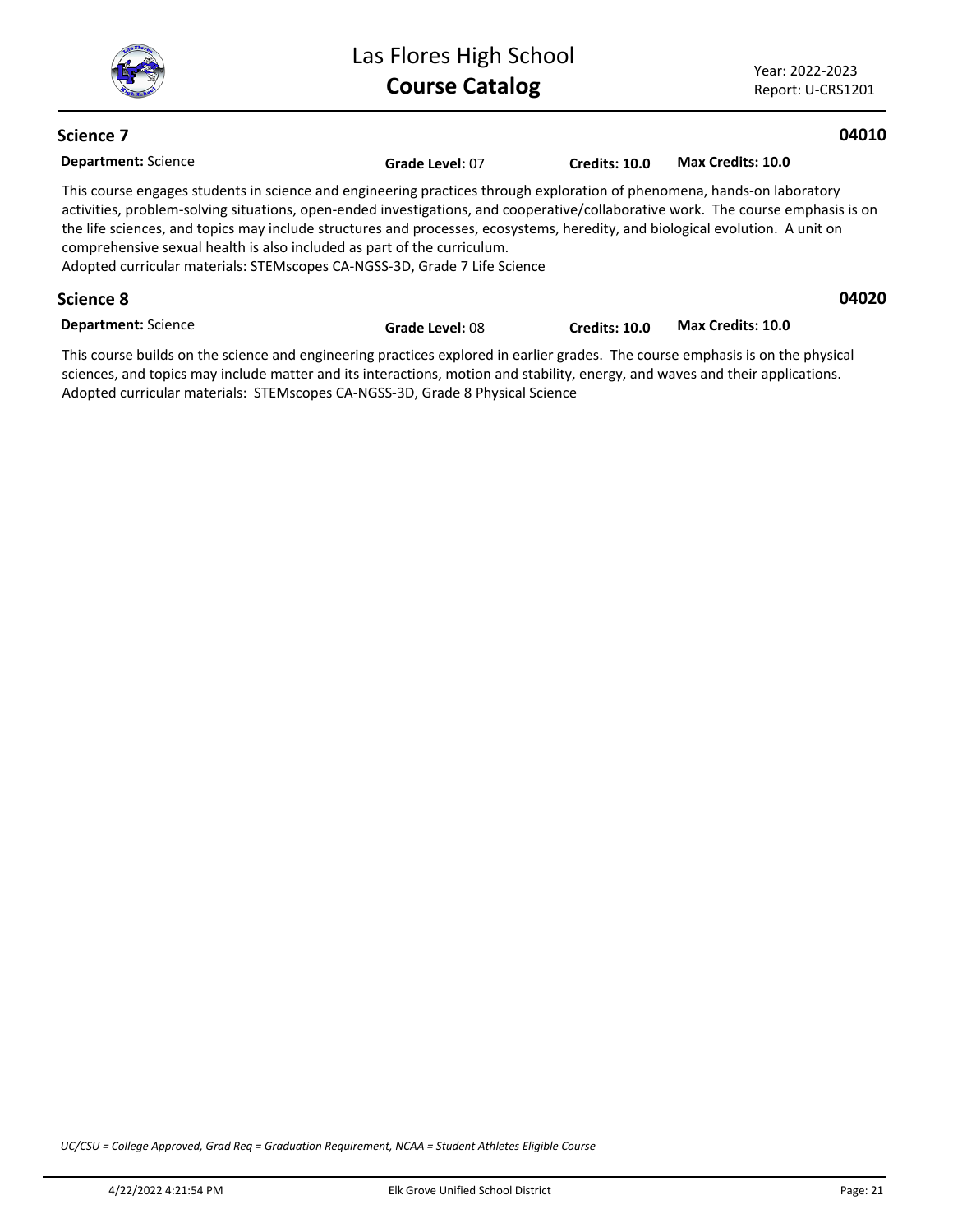

# **Visual/Performing Arts**

| Art I                                                                                                                                                                                                                                                                                                                                                                                                                                                                                                                                                                                                                                                                        |                    |                                                          |                      | 06010                                |
|------------------------------------------------------------------------------------------------------------------------------------------------------------------------------------------------------------------------------------------------------------------------------------------------------------------------------------------------------------------------------------------------------------------------------------------------------------------------------------------------------------------------------------------------------------------------------------------------------------------------------------------------------------------------------|--------------------|----------------------------------------------------------|----------------------|--------------------------------------|
| Department: Visual/Performing Arts<br><b>Graduation Requirement: Visual/Performing Arts</b>                                                                                                                                                                                                                                                                                                                                                                                                                                                                                                                                                                                  |                    | Grade Level: 09-12<br>UC/CSU: Visual/Performing Arts (f) | Credits: 10.0        | Max Credits: 10.0<br><b>NCAA: No</b> |
| This course introduces students to the fundamentals of drawing, painting, sculpture, printmaking, art history, art appreciation and<br>aesthetic judgment. Prior experience in art is not necessary to enroll in this course. Projects in the class will emphasize the<br>elements and principles of design and the technical skills of drawing, painting, and sculpture. Student projects may include the<br>use of glass etching, charcoal, ink, pastels, tempera, watercolor, and plaster. Printmaking projects may include linoleum block<br>prints, silk screen painting, and dry point etching.<br>Adopted curricular materials: Discovering Drawing, Davis Publishing |                    |                                                          |                      |                                      |
| Art I                                                                                                                                                                                                                                                                                                                                                                                                                                                                                                                                                                                                                                                                        |                    |                                                          |                      | 06516                                |
| Department: Visual/Performing Arts                                                                                                                                                                                                                                                                                                                                                                                                                                                                                                                                                                                                                                           | Grade Level: 07-08 | Credits: 5.0                                             | Max Credits: 10.0    |                                      |
| This course introduces students to the basic elements and principles of art. The students will experience many of the following<br>two-dimensional media and techniques: paint (watercolor, tempera, and acrylic), oil and chalk pastels, pen and ink, linoleum<br>printing, silk screening, cartooning, and calligraphy. Students will create three-dimensional projects using some of the following<br>materials: clay, paper, wood, leather, glass, enamel, plastic, and metal.<br>Adopted curricular materials: Exploring Visual Design, Davis Publishing                                                                                                                |                    |                                                          |                      |                                      |
| Art II                                                                                                                                                                                                                                                                                                                                                                                                                                                                                                                                                                                                                                                                       |                    |                                                          |                      | 06020                                |
| Department: Visual/Performing Arts<br><b>Graduation Requirement: Visual/Performing Arts</b>                                                                                                                                                                                                                                                                                                                                                                                                                                                                                                                                                                                  |                    | Grade Level: 10-12<br>UC/CSU: Visual/Performing Arts (f) | <b>Credits: 10.0</b> | Max Credits: 10.0<br><b>NCAA: No</b> |
| This course is designed for students who wish to continue their studies of drawing, painting, art history, and design at a more<br>advanced level. Students are encouraged to register for both Art II A and Art II B. Art II is an extension of the skills and techniques<br>developed in Art I. Projects will require the student to work at a more independent and mature level and will culminate in a<br>portfolio of their work. Students will be encouraged to enter a variety of art contests and shows.<br>Pre-requisite(s): Art I or instructor approval<br>Adopted curricular materials: Experience Painting, Davis Publishing                                    |                    |                                                          |                      |                                      |
| Art III                                                                                                                                                                                                                                                                                                                                                                                                                                                                                                                                                                                                                                                                      |                    |                                                          |                      | 06030                                |
| Department: Visual/Performing Arts<br><b>Graduation Requirement: Visual/Performing Arts</b>                                                                                                                                                                                                                                                                                                                                                                                                                                                                                                                                                                                  |                    | Grade Level: 10-12<br>UC/CSU: Visual/Performing Arts (f) | <b>Credits: 10.0</b> | Max Credits: 20.0<br><b>NCAA: No</b> |
| This course is designed for the advanced art student. Emphasis will be on watercolor acrylic, gouache, oil painting, and airbrush.<br>Students will learn to use drawing and painting techniques to organize and depict ideas, feelings, and moods. Also covered in this<br>course may be advanced print making techniques including multicolored silk screening. This course may be repeated for a<br>maximum of 20 credits.<br>Pre-requisite(s): Art II or instructor approval<br>Adopted curricular materials: Exploring Painting, Davis                                                                                                                                  |                    |                                                          |                      |                                      |
| <b>Ceramics I</b>                                                                                                                                                                                                                                                                                                                                                                                                                                                                                                                                                                                                                                                            |                    |                                                          |                      | 06110                                |
| Department: Visual/Performing Arts<br><b>Graduation Requirement: Visual/Performing Arts</b>                                                                                                                                                                                                                                                                                                                                                                                                                                                                                                                                                                                  |                    | Grade Level: 09-12<br>UC/CSU: Visual/Performing Arts (f) | Credits: 10.0        | Max Credits: 10.0<br><b>NCAA: No</b> |
| This course introduces students to the fundamental methods of working with clay including hand building techniques, use of the<br>potter's wheel, glaze application, and firing techniques. This is an introductory class in the basic skills and processes of ceramics.<br>The role of ceramics in art history and the work of contemporary artists will be included in the course study.                                                                                                                                                                                                                                                                                   |                    |                                                          |                      |                                      |

Adopted curricular materials: Experience Clay, Second Edition, Davis Publishing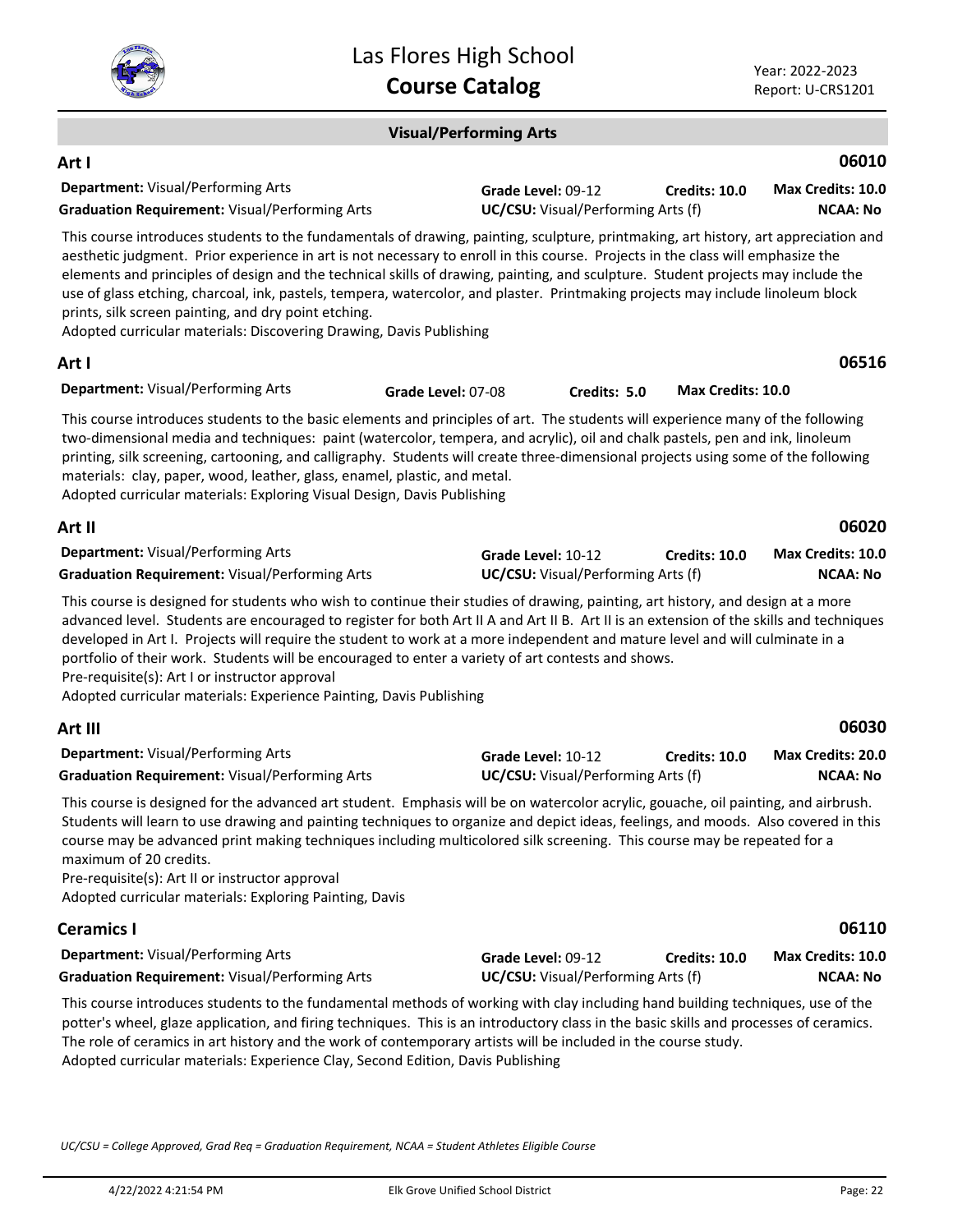

**NCAA: No**

| <b>Drumming</b>                                                                                                                                                                                                                                                                                                                                                                                                                                                                                                               |                                                                 |                      | 06312                                       |  |  |
|-------------------------------------------------------------------------------------------------------------------------------------------------------------------------------------------------------------------------------------------------------------------------------------------------------------------------------------------------------------------------------------------------------------------------------------------------------------------------------------------------------------------------------|-----------------------------------------------------------------|----------------------|---------------------------------------------|--|--|
| <b>Department:</b> Visual/Performing Arts<br><b>Graduation Requirement: Visual/Performing Arts</b>                                                                                                                                                                                                                                                                                                                                                                                                                            | Grade Level: 09-12<br>UC/CSU: None                              | Credits: 5.0         | <b>Max Credits: 10.0</b><br><b>NCAA: No</b> |  |  |
| This course is offered as a one or two-semester course open to any interested students. The focus of the curriculum is basic<br>drumming rudiments and rhythm reading through modern and traditional hand drumming techniques. Members of this class will<br>prepare and perform programs for presentation to the school community as well as accompany the various dance classes for<br>special performances. This course may be repeated for a maximum of 10 credits.<br>Adopted curricular materials: No textbook assigned |                                                                 |                      |                                             |  |  |
| <b>Guitar Workshop I</b>                                                                                                                                                                                                                                                                                                                                                                                                                                                                                                      |                                                                 |                      | 06310                                       |  |  |
| <b>Department:</b> Visual/Performing Arts<br><b>Graduation Requirement: Visual/Performing Arts</b>                                                                                                                                                                                                                                                                                                                                                                                                                            | Grade Level: 09-12<br><b>UC/CSU:</b> Visual/Performing Arts (f) | <b>Credits: 10.0</b> | Max Credits: 20.0<br><b>NCAA: No</b>        |  |  |
| This course focuses on beginning and intermediate acoustic guitar. Students will work individually or in small groups. Emphasis<br>will be placed on chords, finger patterns, and reading music. This course may be repeated for a maximum of 20 credits.<br>Adopted curricular materials: Guitar School: Method Book 1, Alfred's                                                                                                                                                                                             |                                                                 |                      |                                             |  |  |
| <b>Guitar Workshop II</b>                                                                                                                                                                                                                                                                                                                                                                                                                                                                                                     |                                                                 |                      | 06311                                       |  |  |
| <b>Department:</b> Visual/Performing Arts                                                                                                                                                                                                                                                                                                                                                                                                                                                                                     | Grade Level: 09-12                                              | Credits: 10.0        | <b>Max Credits: 20.0</b>                    |  |  |

**Graduation Requirement:** Visual/Performing Arts **UC/CSU:** Visual/Performing Arts (f)

This course focuses on beginning and intermediate acoustic guitar. Students will work individually or in small groups. Emphasis will be placed on chords, finger patterns, and reading music. This course may be repeated for a maximum of 20 credits. Adopted curricular materials: Guitar School: Method Book 1, Alfred's